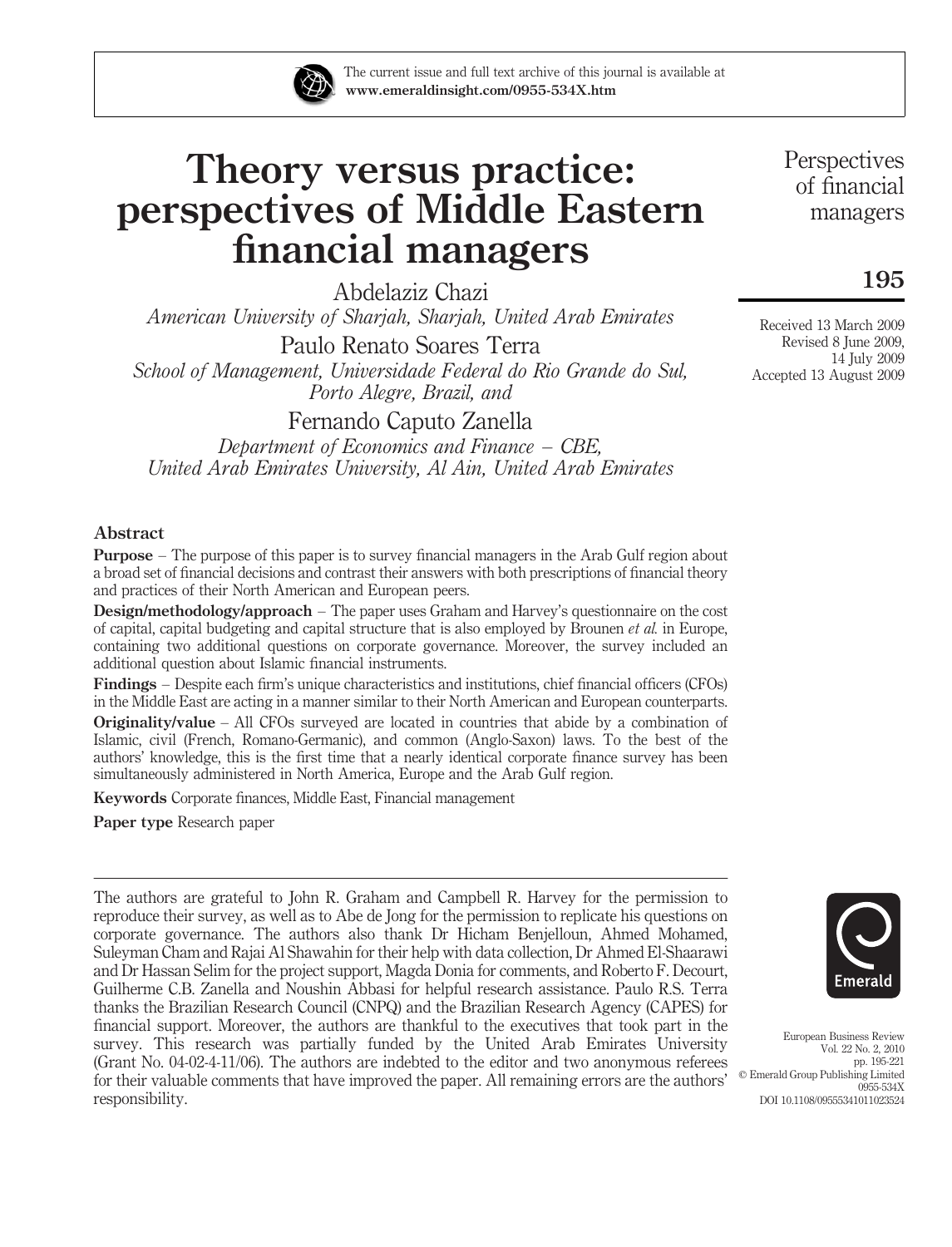### 1. Introduction

This paper presents the results of a survey that examined the perspectives of Middle Eastern financial managers regarding their firms' cost of capital, capital budgeting, capital structure and corporate governance. As our base, we have used the extended form of the 2001 Graham and Harvey survey (concentrating on North American and European firms) employed by Brounen et al. (2004) that contained two additional questions on corporate governance, to which we added a third question asking whether firms' external financial instruments are in compliance with Islamic law[1]. Our survey also bears some similarity to that conducted by Bancel and Mittoo (2004), because we also focus on the legal system itself as a distinct characteristic and on publicly listed companies. All the CFOs surveyed are located in Bahrain, Kuwait, Oman, Saudi Arabia, Qatar and the United Arab Emirates (UAE), countries that abide by a combination of Islamic, civil (French and Romano-Germanic), and common (Anglo-Saxon) laws. Thus, the survey provides an opportunity to assess La Porta *et al.* (1997) statement that the legal system is preponderant over the financial system regarding firm's external finance. A superior legal system protects investors' rights and lowers transaction costs by reducing uncertainties and providing better contract enforcement. Such investor-friendly framework encourages a firm to increase external finance by either issuing equity or raising debt and therefore affects firm's capital structure. Unlike La Porta *et al.* (1997) who use macro data, we employ a survey that provides micro data and presents the perspective of Middle-Eastern executives.

Our survey is unique, because it allows for an interpretation of how managers' practices are shaped within a peculiar institutional environment. This exploration should shed light on the reasons behind organizational decisions in reaction to varying sets of constraints. While not a perfect systematic experiment, with all relevant variables controlled, it does incorporate the spirit of methodical inquiry. In our case, alternative environments consist of different laws, culture, politics, religion and human and natural resources. Another distinct aspect of our study is that the countries surveyed do not tax either the corporations or the investors. Given that taxation is a major factor in financial decisions and since it varies a great deal across countries, our survey is conducted in a setting that is unaffected by such frictions. We conclude that, despite each firm's unique characteristics and institutions, Middle-Eastern chief financial officers' (CFOs) actions, in general, are similar to those of their North American and European counterparts.

The remainder of the paper is organized as follows. Section 2 provides a brief explanation of Islamic finance and institutions while Section 3 describes the survey method. Capital budgeting, cost of capital, capital structure and debt policy, corporate governance and Islamic finance are investigated in Sections 4-7. Finally, we present our conclusions and suggest directions for future research.

#### 2. Islamic finance and institutions in the Arab Gulf countries

To the best of our knowledge, existing corporate financial studies focus on countries that abide by common law (Anglo-Saxon or British system of precedents), civil law (French or Romano-Germanic tradition law), or some combination. La Porta et al. (1999) broaden the range by dividing commercial law into five groups: common, French civil, German civil, Scandinavian and socialist laws, and they offer specific assessments of the impact of such legal systems on the government. They find that countries abiding

EBR 22,2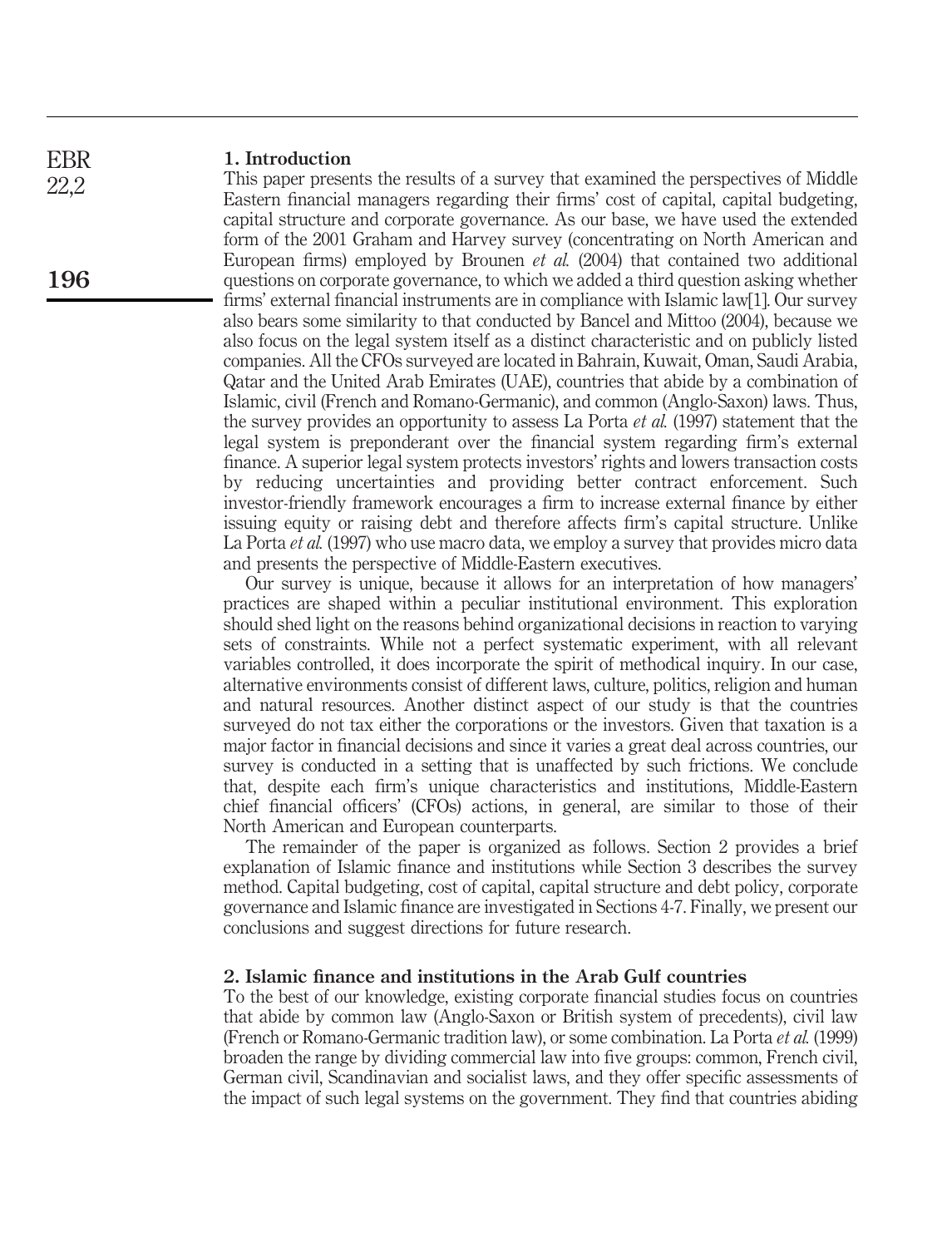by French or socialist laws exhibit inferior government performance (e.g. more corruption, more bureaucratic delays, less provision of essential public goods, lower tax compliance, more ineffective spending and so on). Interestingly, they add a new attribute to their findings, i.e. religious predominance. La Porta et al. find that countries with a high proportion of Catholics or Muslims also exhibit inferior government performance. Beck et al. (2003, 2006) test the impact of the legal environment and initial endowments (such as natural resources) on a country's financial development. In their 2006 article, they find a positive relationship between the efficiency of the legal system and firm size.

Our research contributes additional characteristics we believe to be unique. Rather than concentrating on the population share of any particular religious group (Protestants, Catholics, Muslims, and so on), we examine the source of the law itself, in particular, focusing on Islamic law and its impact on corporate finance, instead of on governmental policies and their effect on a firm's performance.

Islamic law is particularly interesting in this examination, because its interpretation of interest and usury affects the way firms externally finance their activities through debt and equity. For instance, it is common practice for firms that follow the Islamic law to not issue preferred stocks, only common stocks. To do otherwise would be considered Riba[2]. Preferred stocks have priority in:

- . income distribution; and
- . liquidation.

Such an arrangement would be interpreted as discrimination, which is not allowed under Islamic law. Also, some firms finance their activities with Islamic banks that avoid charging interest rates for the loans but receive other compensation, such as a partnership interest or obligate themselves in other risk-bearing relationships. Popular contracts such as these are known as Musharaka and Mudaraba[3].

In our sample, we study six Islamic countries: Bahrain, Kuwait, Oman, Saudi Arabia, Qatar and the UAE. All six countries have mixed legal systems in which, generally, the civil code is rooted in the *Sharia* law, but the commercial code is more secular. The commercial code itself is a mix of legal traditions, mainly Anglo-Saxon common law – due to the long influence of the British Empire in the region – and codified laws of France, introduced during the time these countries achieved statehood[4].

Bahrain is a monarchy that gained independence from the British Empire in 1971. The legal system is similar to the other countries in our study, i.e. a combination of English common, codified French and Islamic laws. The commercial code is more secular, and it receives limited input from the ruling Islamic law, but the Islamic law is always sovereign. In Bahrain, 60 per cent of the population is composed of Muslim  $Shias$  – the result of historical Persian incursions – while the ruling class and courts are composed of Sunnis. In certain cases, the Bahraini Chamber of Commerce and Industry works as an arbitrator. Bahrain signed a free trade agreement with the USA in 2005 which involved a reduction of legal restrictions on free trade and labor law regulations.

Kuwait's mixed legal system has an initial preponderant base of customary law and British common law. Until 1961, Kuwait was under the jurisdiction of Great Britain.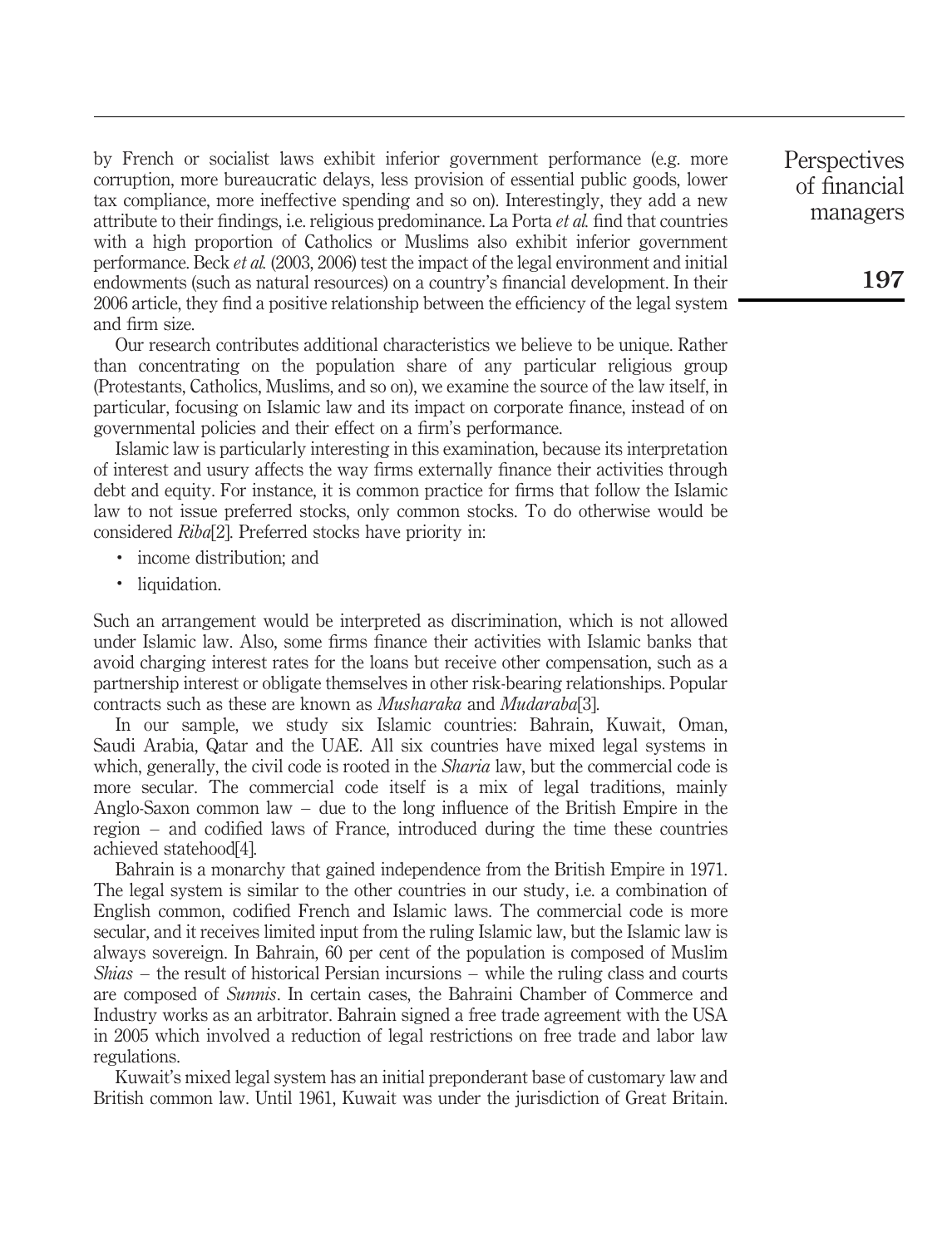After independence, the commercial code was influenced by the French code through the work of Egyptians jurists in charge of assisting the country in legal affairs.

Oman has a monarchy as its form of government. Compared with Bahrain, Kuwait and the UAE, Oman has a lower income per capita, a large land area, and was the first to gain independence in 1651. However, due to repeated invasions, Oman was a British protectorate until 1971. Oman only became truly open to the world economy after 1970, with the reign of the Sultan Qaboos bin Said al-Said who signed a free trade agreement with the USA in 2006. Omani law is influenced by common, codified and Islamic laws. Oman is the only Muslim country in which the Ibadi Islamic form is predominant, instead of the more common Sunni and Shiite forms.

Saudi Arabia is the oldest among the sovereign modern states in our sample, founded in 1932 by Abd Al-Aziz bin Abd al-Rahman Al Saud (Ibn Saud) after a long campaign to unify the kingdom. Saudi Arabia is the birthplace of Islam, and virtually all of its population professes the Muslim faith. Not surprisingly, its legal system is based on Sharia law, although several secular legal codes have been introduced in the recent past. Saudi Arabia is a leading producer of oil and natural gas and holds more than 20 per cent of the world's oil reserves. There are strong government controls over major economic activities. However, more recently, the government has pursued economic reform and diversification in an effort to rely less on natural resources and, as a result, in December 2005, Saudi Arabia joined the World Trade Organization.

Strategically located in a small peninsula on the Arab Gulf, Qatar is a constitutional monarchy that became independent in 1971. More than 70 per cent of its population is Muslim. The legal system is based on Islamic and civil law codes controlled by the monarch (the Amir), although civil codes are being implemented. Nevertheless, Islamic law dominates family and personal affairs. Current economic policy is focused on diversifying away from the energy sector, although gross domestic product, exports, and government revenues are still extremely dependent on oil and gas exploration.

The UAE also achieved its statehood in 1971 from Great Britain. As in the case of Bahrain, Kuwait, and Oman, this presence left a legacy on its present-day legal system. Again, because of its recent statehood, the legal system was influenced by codified law during the establishment of its modern government. Islamic law is also present, mainly in civil law. The UAE is composed of seven highly autonomous emirates, the most important ones being Dubai and Abu Dhabi. Each emirate has its own royal family.

A clear division between financial transactions and ruling institutions, and between commercial and non-commercial law, as we see in most Western countries, is an inaccurate reading of the prevailing conditions in these six Gulf countries. Sharia law and its institutions, is hierarchically superior to commercial law; consequently, the legal system is subject to Sharia influence and interpretation. Examples are the law of contract, property, and non-bank guarantees (Foster, 2006). Therefore, it is not possible to interpret commercial law as a purely secular system of laws. We believe that these six countries have unique institutions and legal systems, which should prove highly instructive for comparison.

#### 3. Data and method

Survey research is not widespread in the field of corporate finance[5]; one reason is that data from survey research are self-reported. But, because a survey reaches a large number of subjects, it permits a fair confrontation of the prescriptions of a theory and

EBR 22,2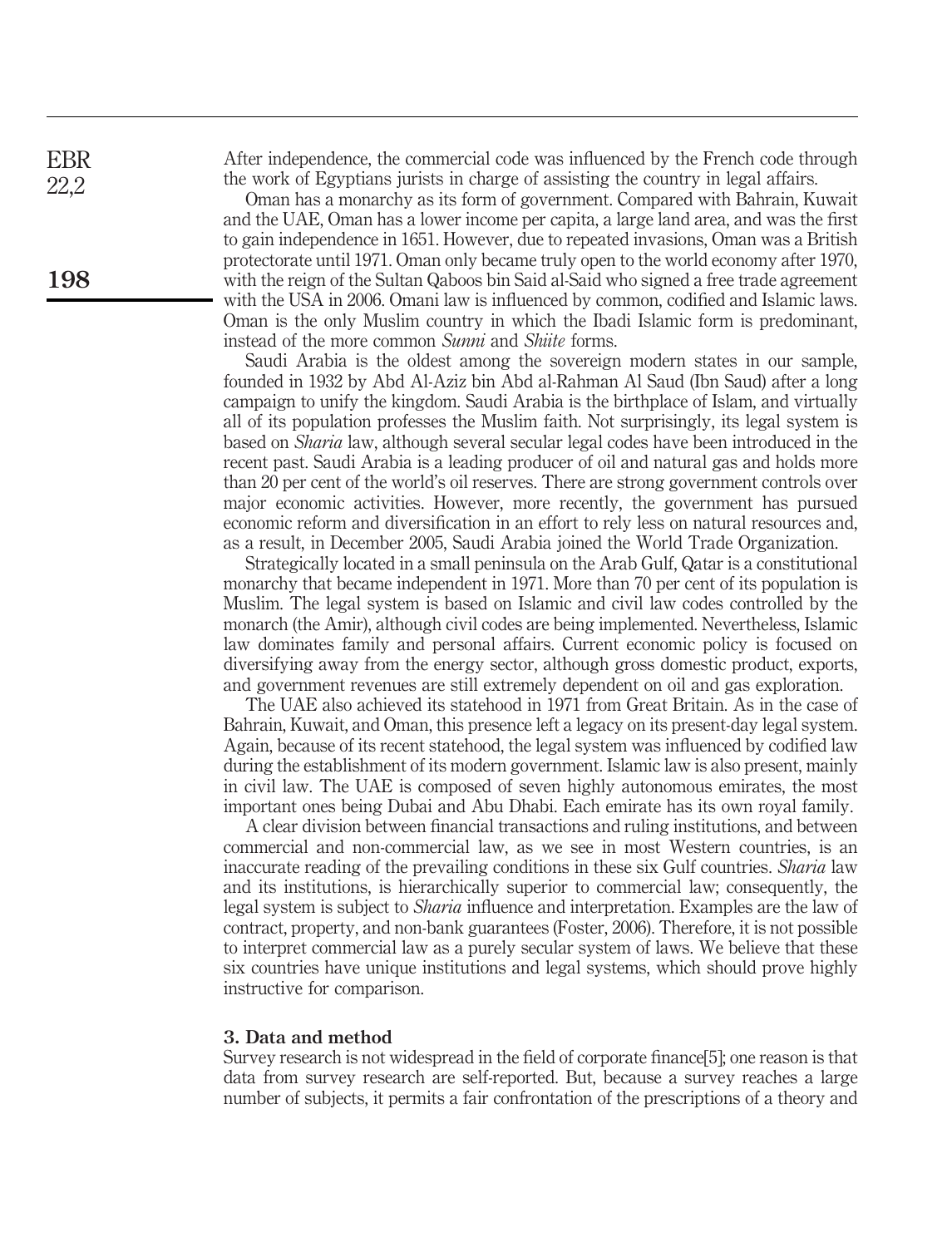its practice, allowing for further refinements of both. Our survey builds on the work of Graham and Harvey (2001) and Brounen *et al.* (2004) and, therefore, consists of four groups of questions on cost of capital, capital budgeting, capital structure, and corporate governance. As noted earlier, we added a question to the survey to reflect:

- . the different tax systems in the selected countries; and
- . the public listing of all firms.

In this sense, our study bears some similarities with Bancel and Mittoo's (2004) survey that focused on publicly listed firms but retains the comprehensive questions provided by Graham and Harvey and Brounen et al. Bancel and Mittoo also categorized the countries according to their legal systems – French, German, Scandinavian and English laws – a classification based on La Porta et al. (1997).

We chose to focus on CFOs of publicly listed firms – presumably more qualified executives – to concentrate our efforts within a smaller number of firms. To the best of our knowledge, there has been no previous analogous comprehensive survey applied to countries in the Arab Gulf region. Again, this serves to highlight the unique aspect of the research and hints at some of the difficulties that lie ahead. We first mailed the questionnaires by the end of May 2006. Firms' addresses were obtained from the 2005 Gulf Investment Guide, published by Zughaibi & Kabbani Financial Consultants (ZKFC, 2005). The questionnaire was addressed to each firm's CFO and provided respondents with the option of responding by mail, fax, e-mail, or on the survey web site. The questionnaire was presented in English, the business language of the region.

We did a second mailing of the survey during the first week of September<sup>[6]</sup>. Two weeks after the second mailing, we had three research assistants contact the non-respondent CFOs either by phone and/or by personal visits. The second round resulted in 14 more responses, 13 from the UAE, and one from Oman. Table I presents the results.

The survey is based upon a small population consisting of the 479 publicly listed firms within the six Arab Gulf countries. The return rate of 7.9 per cent (38 out of 479 firms) is in line with previous well-known financial surveys[7]. We tested for non-response bias by comparing the results of the first mailing with those of the second, this one being a proxy for the non-respondents. For such a test, as with all other comparisons throughout this study, we employed the non-parametric Mann-Whitney U-test (Mann and Whitney, 1947). This test is particularly recommended for situations in which the data are ordinal, and it is more robust than usual parametric tests when samples are not normally distributed (Siegel, 1956).

|                             | Bahrain | Kuwait | Oman | Saudi Arabia | Qatar | UAE  | Total |                          |
|-----------------------------|---------|--------|------|--------------|-------|------|-------|--------------------------|
| Number of CFOs contacted    | 33      | 139    | 128  | 85           | 35    | 59   | 479   |                          |
| First wave                  |         | 8      | 6    |              |       | h.   | 24    | Table I.                 |
| Second wave                 |         |        |      |              |       | 13   | 14    | First and second mailing |
| Surveys returned            |         |        |      |              |       | 18   | 38    | results and country      |
| Response rate $(\% )$       | 9.1     | 5.8    | 5.5  | 1.2          | 2.9   | 30.5 | 7.9   | composition of the       |
| Country composition $(\% )$ | 7.9     | 21.1   | 18.4 | 2.6          | 2.6   | 47.4 | 100   | sample                   |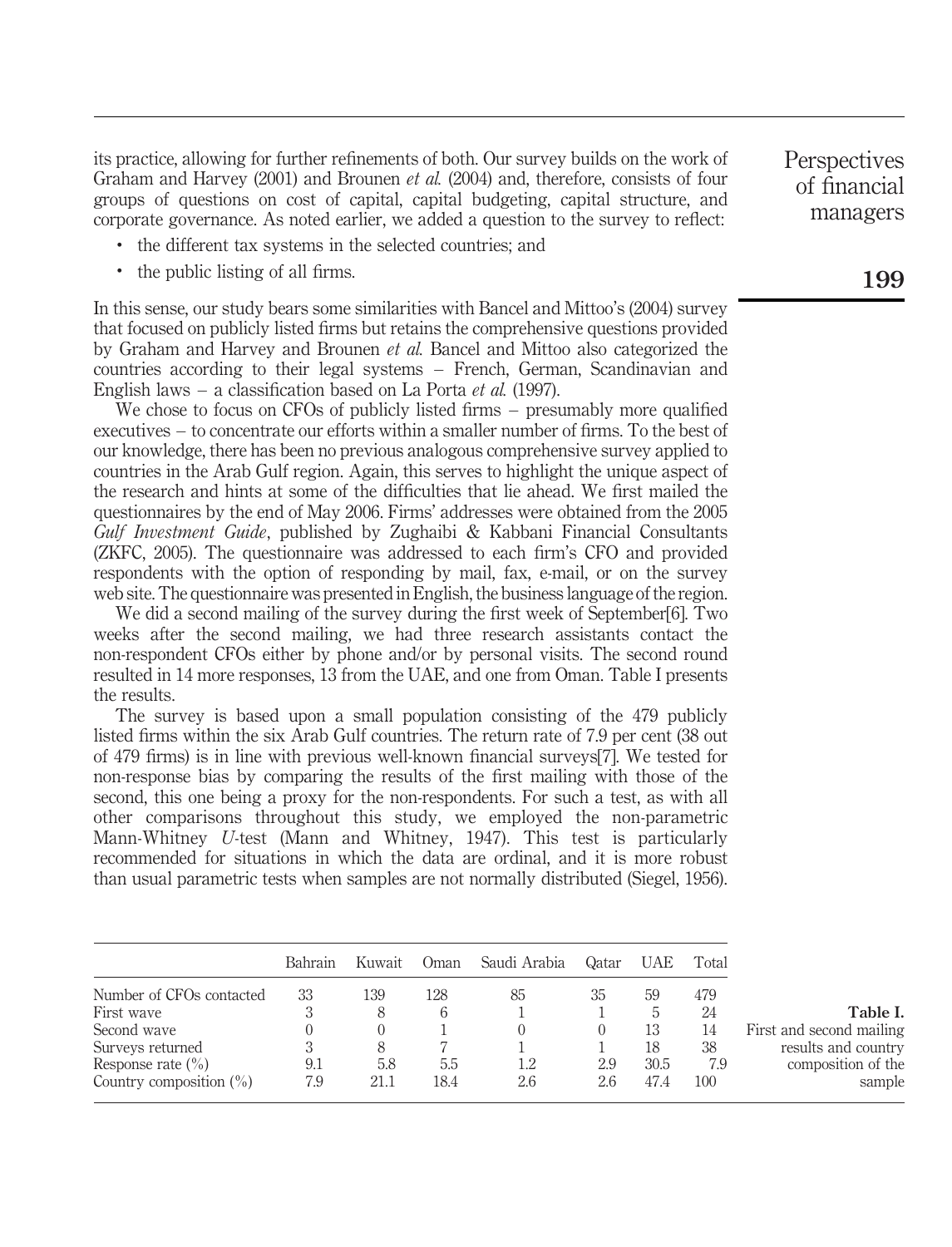Also, non-parametric tests are more robust to outliers, a concern when samples are small, such as in our study. Out of 108 items, only four were statistically different between the two mailing waves (all within the question "What factors affect how you choose the appropriate amount of debt for your firm?"). Thus, we conclude that non-response bias is not a major concern in our results.

Similarly, considering that CFOs from the UAE comprised 47 per cent of the total sample, we tested for bias in the results driven by country concentration. Again, we employed the Mann-Whitney U-test. These results were even better than for the mailing waves, since only three items were statistically different between the UAE and the other countries in the sample (all within the question "Has your firm seriously considered issuing common stock? If "yes", what factors affect your firm's decisions about issuing common stock?"). Again, given these results, we conclude that the presence of a larger number of UAE's CFOs is unlikely to have biased our results.

Finally, we acknowledge a couple of limitations of our research design. First, there is a timing gap among the three surveys (North America: 1999; Europe: 2001; and Middle East: 2006). Since economic and social conditions might have influenced the perspectives of the respondents, strict comparison of the results may be difficult[8]. However, considering that the decisions probed are mainly of a strategic nature, a short timing difference should not bias the results. Second, we did not conduct a pilot test of the survey instrument in the Middle East, since we wanted it to be as comparable as possible with the previous ones. The trade-off between consistency and specificity is, unfortunately, a common limitation of cross-country studies (Asra and Santos-Francisco, 2001).

#### 3.1 Control variables

In most questions, respondents had to choose from a five-point Likert scale of 0 to 4 (0 meaning "never", 4 meaning "always"). In order to investigate differences in responses to different firm and chief executive officer (CEO) characteristics[9], we segmented the sample according to 17 control variables:

- (1) Size: smaller firms (those with sales under US\$100 million) and larger firms (US\$100 million and above).
- (2) P/E: value firms (those with a price-earnings ratio of less than or equal to 12) and growth firms (above 12).
- (3) Leverage: low-leverage firms (those with a debt-to-equity ratio up to 0.2) and high-leverage firms (above 0.2).
- (4) Rating: firms with rating and those with no rating.
- (5) Industry: financial industry firms and those from all other industries.
- (6) Managerial Ownership: firms whose percentage of common stock in the hands of management is less than 5 per cent and firms whose managerial holdings are more than 5 per cent of common stock.
- (7) CEO Age: firms with younger CEOs (up to 40-years old) and older CEOs (above 40-years old).
- (8) CEO Tenure: firms whose CEO's time in the current job is less than four years and firms whose CEO's time in the current job is more than four years.

EBR 22,2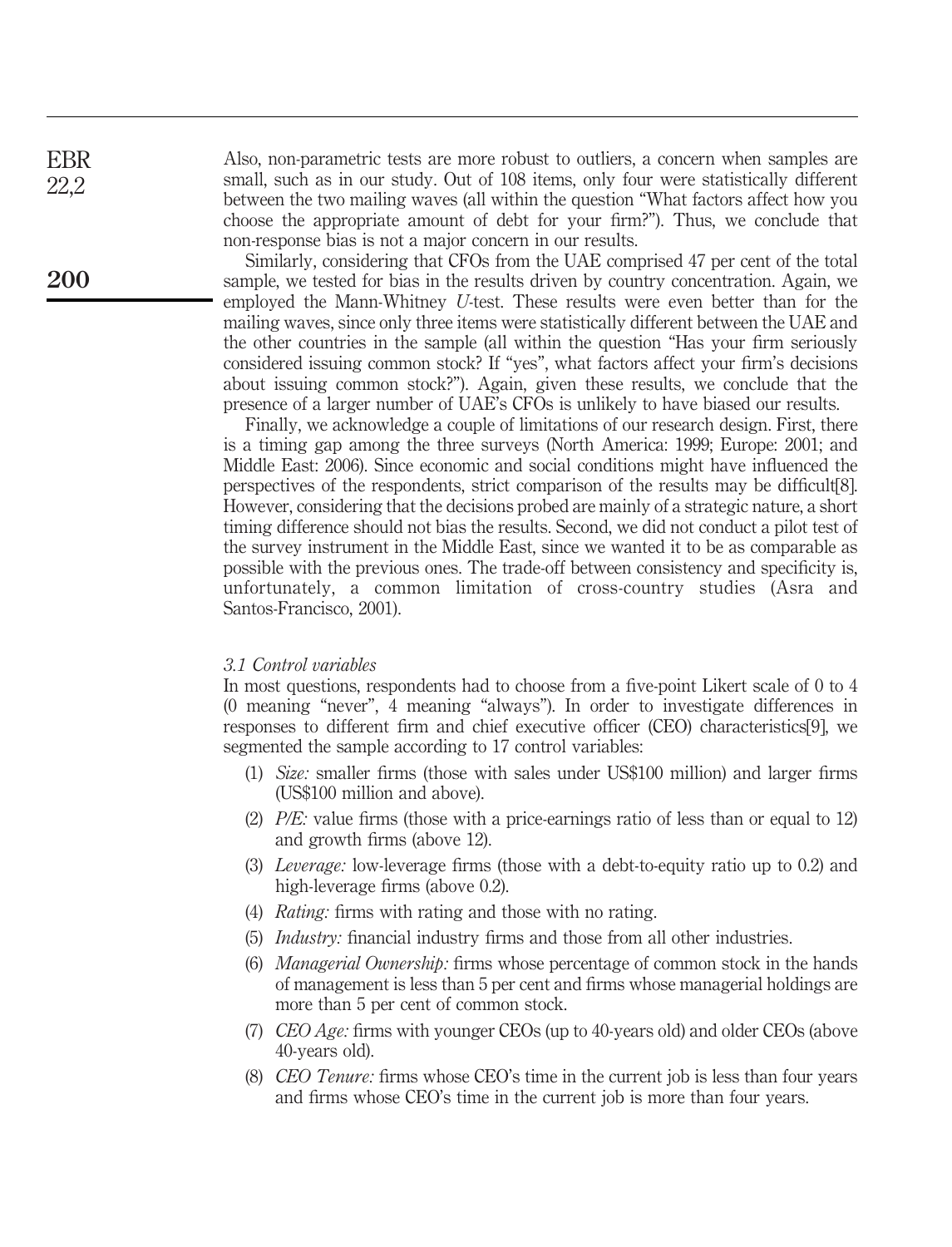| (9) CEO Education: firms whose CEO holds at least an MBA degree and firms |
|---------------------------------------------------------------------------|
| whose CEO holds a non-MBA master's or higher academic degree.             |

- (10) Regulated Industry: firms that belong to a regulated industry and those that do not.
- (11) Target D/E: firms that declare having "no" or a "flexible" target for their debt-equity ratio and those whose target is "strict" or "somewhat strict".
- (12) Foreign Sales: firms that have export revenues and those that do not.
- (13) Estimates Cost of Capital: firms that estimate their cost of equity capital and those that do not.
- (14) Foreign Debt Issue: firms that have seriously considered issuing foreign debt and those that have not.
- (15) Convertible Debt Issue: firms that have seriously considered issuing convertible debt and those that have not.
- (16) Common Stock Issue: firms that have seriously considered issuing common stock and those that have not.
- (17) Use of Islamic Finance: firms that declare using Islamic finance instruments and those that do not.

Since all firms in our sample are public and claim to pay dividends, we did not segment according to these characteristics.

We computed a test of mean differences in responses among each subgroup for each question. Our aim was to investigate whether the practice of corporate finance were affected by the above characteristics of the firms and CEOs. As underscored by Graham and Harvey (2001), surveys measure beliefs and not actions. Here, as in the North American and European studies, we have no way to assess whether beliefs correspond to actions.

#### 3.2 Sample characteristics

In our sample case shown in Figure 1, more than 90 per cent of the firms have sales revenues of less than \$1 billion, which is in stark contrast with the USA where 42.5 per cent of the respondent firms have sales above \$1 billion. It is clear that the business scale is aligned with the size of the economy. In terms of internationalization, foreign sales are up to 25 per cent of total sales for around 81 per cent of the firms. Sharp contrast, though, exists in the industry sector. In the USA, 42 per cent of the respondent firms are in the manufacturing sector versus about 22 per cent in the Gulf. These roles are reversed for the finance/insurance sector, in which 37.5 per cent of the Gulf firms are from this sector versus 15 per cent in the USA. The retail and wholesale sector comes in third, with 15 per cent of the Gulf firms coming from this sector. A sharper difference in our sample is that all firms are public and claim to pay dividends, compared with 63 and 53 per cent, respectively, in the USA. Summarizing, the firms in our sample are smaller, more internationalized, and more concentrated in the financial sector than the North American and European firms previously surveyed.

Gulf CEOs are considerably younger than their North American counterparts. Of Gulf CEOs, 19 per cent are under 40-years old, while in the USA, this occurs in only 2.7 per cent of the cases. Additionally, 22.8 per cent of North American CEOs are over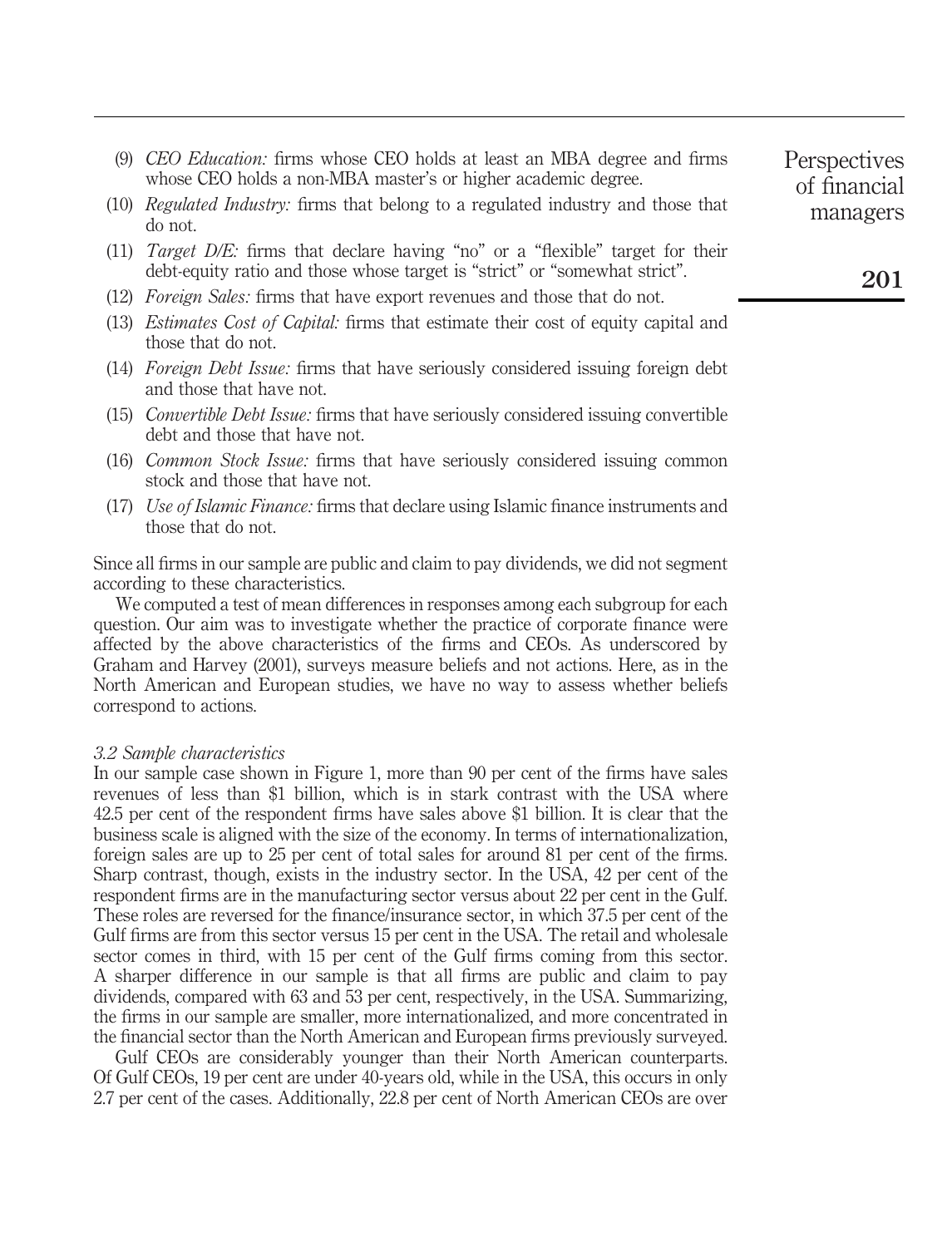

## 202





**(c)** Industry





**(g)** Managerial ownership by the top three officers





60%



**(d)** Ownership

**(f)** Regulated utility 65.5% 34.5% 0% 10% 20% 30% 40% 50% 60% 70% Yes No



**(h)** CEO's education



Figure 1. Sample characteristics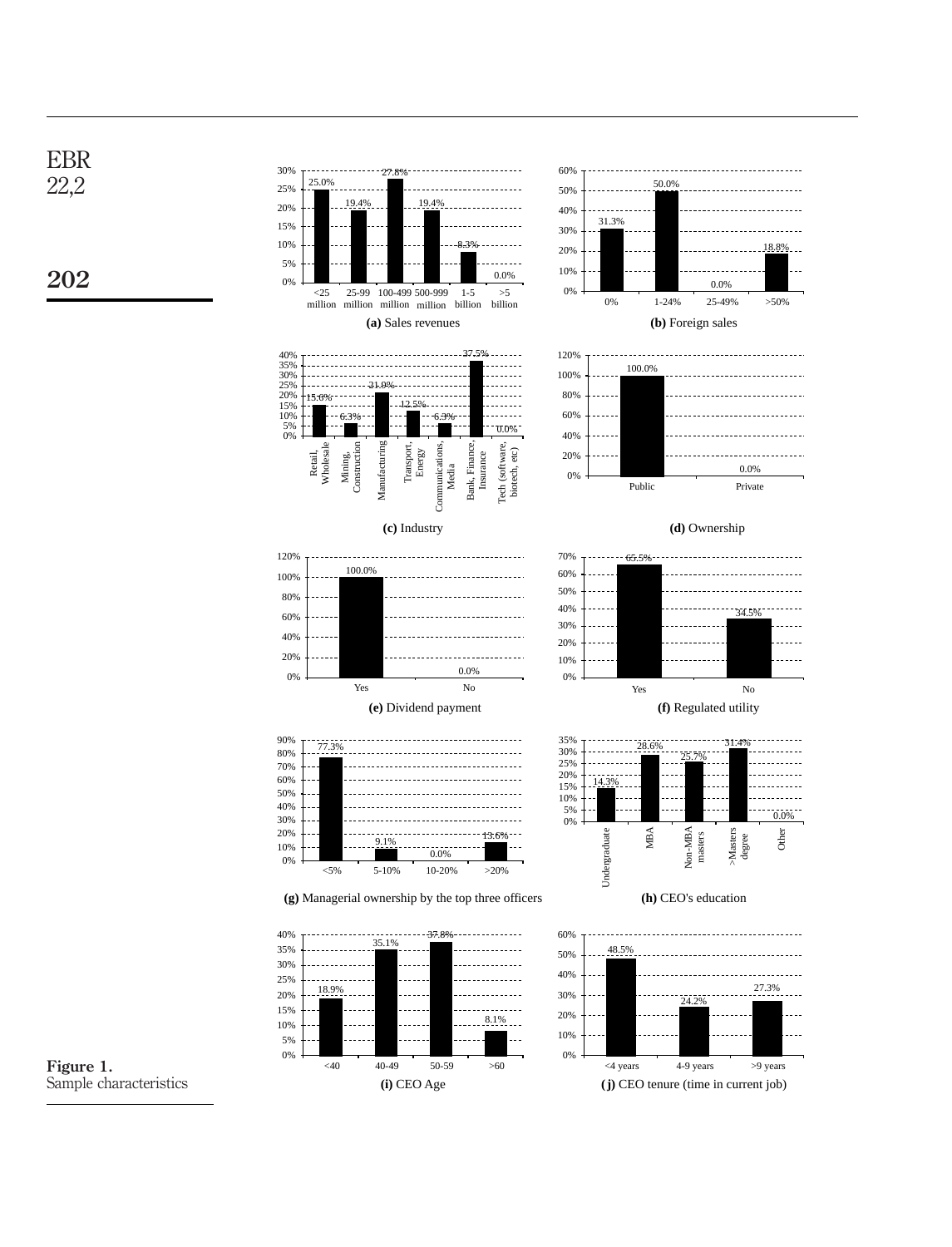59-years old; whereas, this is the case in only 8 per cent of Gulf CEOs. Also, almost half of the CEOs sampled have been in office for less than four years, while tenure is almost evenly spread among the other ranges. There is, however, a small difference in favor of tenure above nine years in 36 per cent of the cases in the USA, compared with 27 per cent in the Gulf. With respect to CEO education, our results show that 57 per cent of Gulf CEOs have a non-MBA master's or higher degree compared with only 8 per cent in the USA. In the USA, 40 per cent of the respondents have only an undergraduate degree, compared with 14 per cent in the Middle East. On the other hand, North American officers clearly have a larger proportion of stock ownership when compared with their Gulf counterparts. For instance, more than 21 per cent of US respondents claim more than 20 per cent of ownership, in contrast to only 13 per cent in the Gulf. In sum, Gulf CEO's are younger, have less tenure, are better educated, and have less stock ownership than their colleagues in the USA.

#### 4. Capital budgeting methods

The survey's first question asked CFOs how frequently their firms use a number of evaluation techniques for their projects and acquisitions. CFOs from our sample more frequently use the net present value (NPV), the internal rate of return (IRR), and the payback period, a result similar to the findings of Graham and Harvey (2001) and Brounen et al. (2004). European firms, however, reported the payback period as their favorite technique, whereas our results are more in line with those of the North American study in this sense. Another surprise is the hurdle rate, which is not as popular in our sample as it is for North American and European CFOs. The predominance of discounted cash flow techniques (NPV and IRR) in our sample suggests that the practice of finance  $-$  at least in this respect  $-$  is following the prescriptions of finance theory.

Unlike the developed country studies, we identify only a few statistical differences among control variables. The results are presented in Table II. For the sake of brevity, we omit the detailed segmentation statistical results[10]. Results from Graham and Harvey (2001) and Brounen *et al.* (2004) are also reported[11].

Smaller and "value" firms (i.e. those with lower P/E ratios) are more likely to use the profitability index; firms whose percentage of managerial ownership is higher more frequently use the payback period and the accounting rate of return; firms whose CEOs are less experienced in their current position employ real options, profitability index, discounted payback period, and adjusted present value (APV) more frequently than firms whose CEOs are more experienced; regulated industries use the profitability index and the value at risk (VaR) relatively more frequently; exporters prefer the accounting rate of return and the profitability index relatively more; firms that estimate the cost of equity capital are significantly more likely to use almost all techniques more frequently than the other firms, except for the payback period and the accounting rate of return; firms that consider issuing foreign debt more frequently use the profitability index; firms that consider issuing convertible debt prefer the NPV and IRR more than other firms; not surprisingly, CFOs that consider issuing common stock use earnings multiples more frequently than other CFOs; and finally, no difference is found regarding the degree of leverage, rating, industry, CEO age and education, target D/E ratio, and firms that use Islamic finance instruments.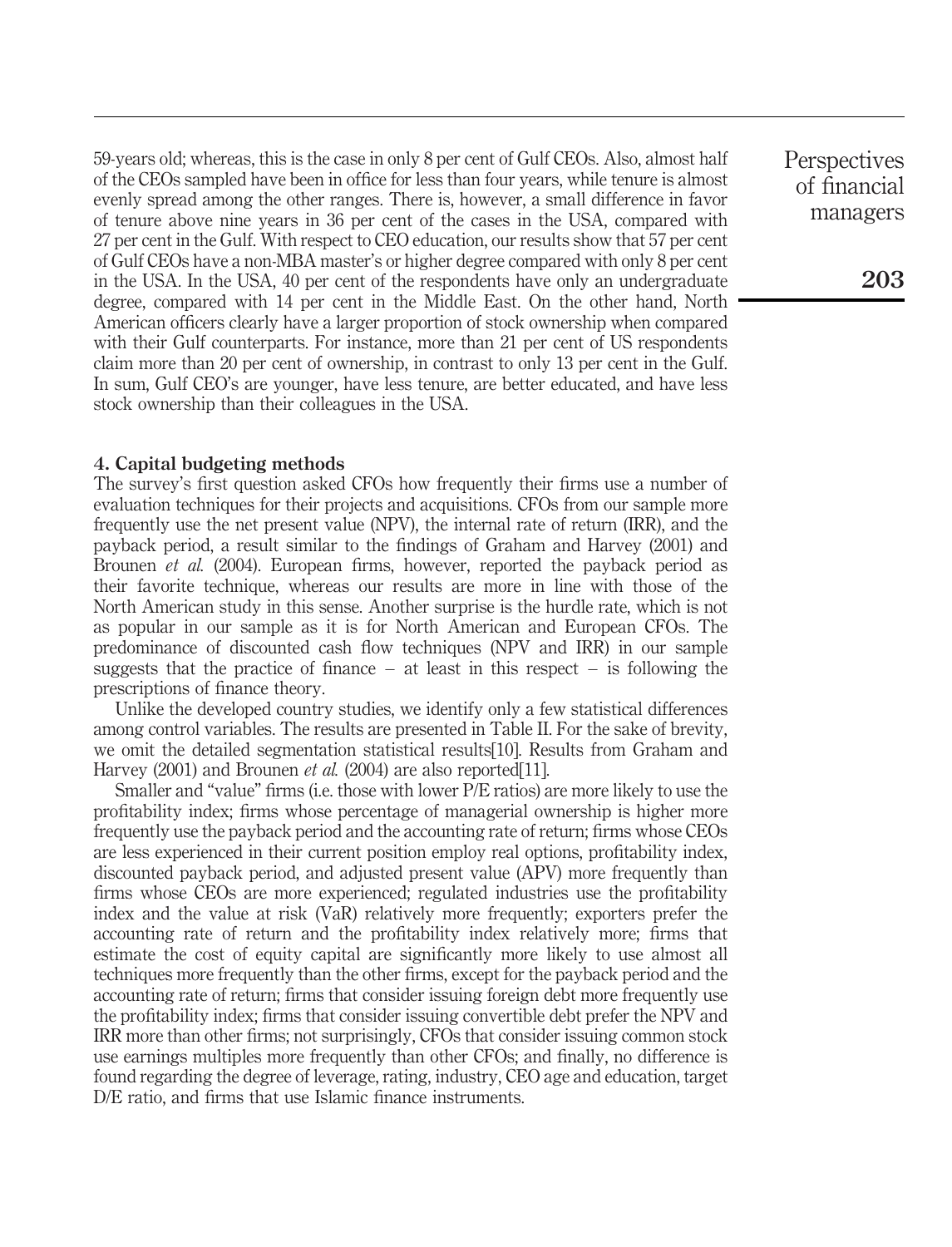| following techniques when deciding<br>which projects or acquisitions to<br>pursue? | $\boldsymbol{n}$ | $\%$                                                        |                            | Mean Significant control variables                   |
|------------------------------------------------------------------------------------|------------------|-------------------------------------------------------------|----------------------------|------------------------------------------------------|
| a. NPV                                                                             | 36               | 83.3<br>$[74.93]$<br>(48.74)                                | 3.25<br>$[3.08]$<br>(2.28) | Estimates cost of equity                             |
| b. IRR                                                                             | 36               | 83.3<br>[75.61] [3.09]<br>$(47.21)$ $(2.24)$                | 3.39                       | CEO age and estimates cost of equity                 |
| f. Payback period                                                                  | 37               | 73.0<br>[56.74] [2.53]                                      | 3.08                       |                                                      |
| <i>i.</i> Sensitivity analysis (e.g. "good" vs<br>"fair" vs "bad")                 | 33               | $(56.79)$ $(2.47)$<br>72.7<br>[51.54] [2.31]                | 3.03                       |                                                      |
| l. We incorporate the "real options" of<br>a project when evaluating it            | 31               | $(29.28)$ $(1.64)$<br>61.3<br>[26.56] [1.49]                | 2.45                       | Estimates cost of equity                             |
| d. Earnings multiple approach                                                      | 34               | (40.98)<br>52.9<br>[38.92]                                  | (1.98)<br>2.32<br>[1.89]   | Rating and estimates cost of equity                  |
| i. Accounting rate of return (or book<br>rate of return on assets)                 | 33               | (28.04)<br>48.5<br>$[20.29]$ $[1.34]$<br>(29.13)            | (1.52)<br>2.27<br>(1.53)   | Foreign sales, regulated and<br>managerial ownership |
| h. Profitability index                                                             | 32               | 43.8<br>$[11.87]$ $[0.85]$<br>(18.94)                       | 1.97<br>(1.11)             | Regulated                                            |
| g. Discounted payback period                                                       | 34               | 41.2<br>$[29.45]$<br>$(24.74)$ $(1.37)$                     | 1.85<br>[1.56]             | Estimates cost of equity                             |
| c. Hurdle rate                                                                     | 34               | 38.2<br>$[56.94]$ $[2.48]$<br>(25.68)                       | 2.00<br>(1.44)             | Estimates cost of equity                             |
| e. APV                                                                             | 33               | 36.4<br>[10.78]                                             | 1.73<br>[0.85]             | Estimates cost of equity                             |
| k. VaR or other simulation analysis                                                | 32               | (10.55)<br>34.4<br>$[13.66]$ $[0.95]$<br>$(19.65)$ $(1.21)$ | (0.81)<br>1.66             | Regulated, CEO education                             |

for each question; mean is the average score for each question (0-4 for Likert-scale questions); % is the percentage of scores 4 and 3 ("Always" and "Almost Always") for Likert-scale questions; significant control variables are the sample segments that presented significantly different means, using the Mann-Whitney U-test; Graham and Harvey (2001) North American survey results are within square brackets; Brounen et al. (2004) European survey results are within round brackets

We notice that Middle Eastern firms that estimate their cost of equity are more likely to use intensively more sophisticated valuation methods than those that do not. In this sense, estimating the cost of equity may be a proxy for the financial sophistication of the firm.

## 204

EBR 22,2

Table II. Capital budgeting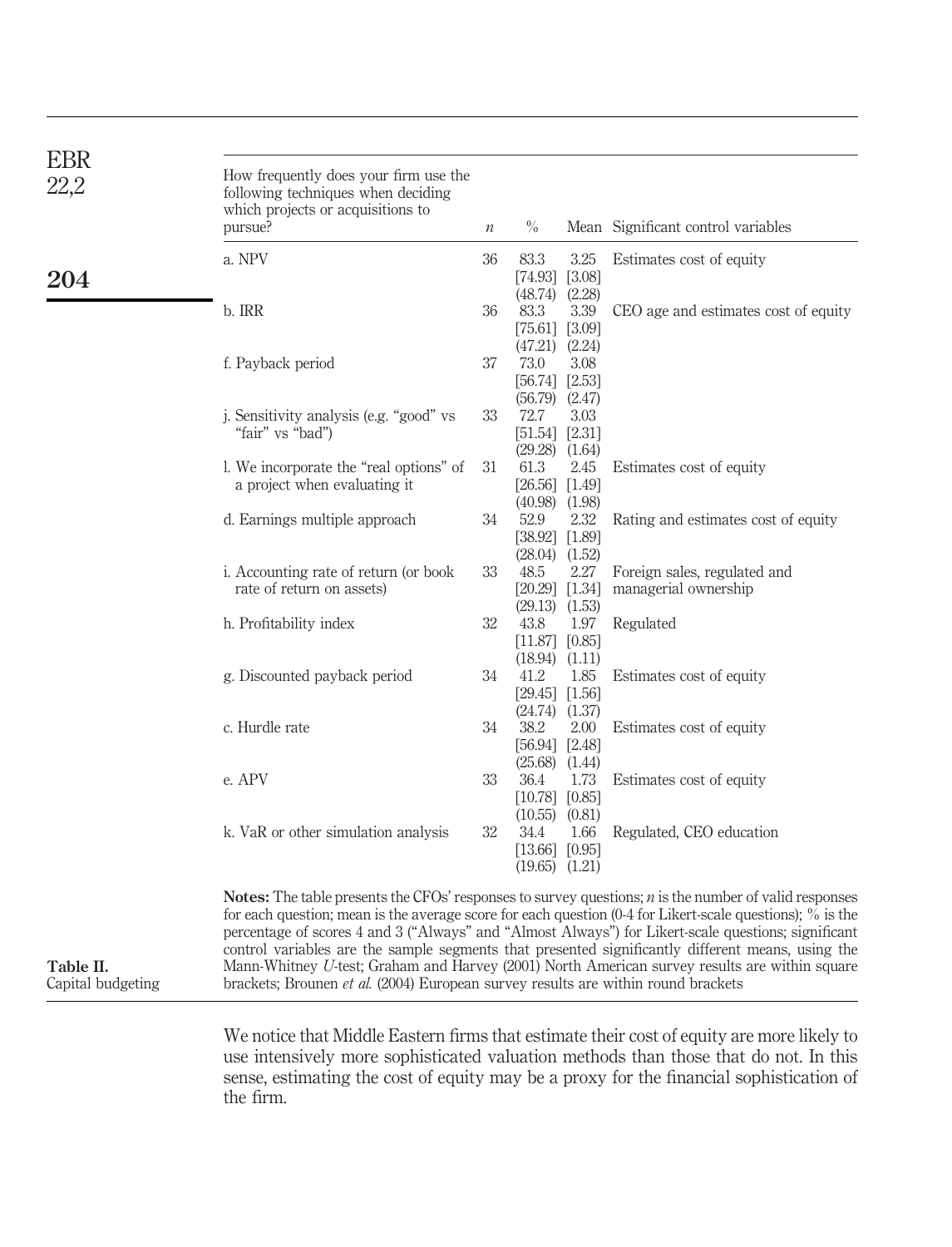Overall, our results regarding capital budgeting are similar to those of Graham and Harvey (2001) for the North American study, but differ from those of Brounen et al. (2004). Similar to the North American sample, the typical Middle Eastern CFO prefers the NPV and IRR techniques, in contrast to the European sample that favors the payback period. Differently from both studies, we find fewer significant differences among control groups. This result may be a consequence of the small sample size of our survey.

#### 5. Cost of capital

The cost of capital decisions are explored in three questions in the survey. The first one asks respondents about the discount rates they use when evaluating a new project abroad. Similar to the North American and European studies, our CFOs favor a single company-wide discount rate even for overseas markets. The percentage of CFOs claiming to use such a discount rate always or almost always is considerably higher than previous studies: 74.2 per cent compared with 58.8 per cent (Graham and Harvey,  $2001$ ) and between 24.4 and 64.6 per cent (Brounen et al., 2004).

An analysis of the results from segmented groups does not yield any surprising outcomes as presented in Table III (Panel A). Again, only a few items are significantly different conditional on firm and executive characteristics. Larger firms and firms that use Islamic finance instruments are more likely to use overseas market discount rates; CEOs with shorter tenure show a greater preference for the company discount rate, as do firms that have considered issuing foreign debt; regulated firms and non-export firms favor the use of different discount rates for different components of the cash flow; firms that estimate the cost of equity relatively more frequently use risk-matched, divisional, and conditional-to-cash flow component discount rates; finally, no difference is found regarding the P/E ratio, degree of leverage, rating, industry, managerial ownership, CEO age and education, target D/E ratio, convertible debt and common stock issue.

The second cost of capital question asked the CFO whether the firm estimates the cost of equity capital and how it determines it. As in the North American and European studies, the Capital Assets Pricing Model (CAPM) or beta approach is the most popular choice among the CFOs in our sample. However, while in the Graham and Harvey (2001) study 73.5 per cent of the CFOs report using the CAPM always or almost always, in our sample only 57.1 per cent of the CFOs make such claims. Therefore, our results are closer to those of Brounen *et al.* (2004) European study (between 34 and 55.6 per cent of the CFOs) than to those of the North American survey. Another contrast is the role of regulatory decisions in the estimation of the cost of equity capital, claimed by 26.9 per cent of Middle Eastern CFOs and by only 7 per cent of North American ones, and between 0 and 16.1 per cent of European CFOs. Table III (Panel B) summarizes these results.

Examining the results conditional on firm and CEO characteristics, larger firms and firms whose sales abroad have a larger share of their revenues are more likely to listen to their shareholders in order to determine their cost of capital. These firms and those from regulated industries also are more likely to abide by regulatory decisions. Finally, no difference is found regarding the remaining firm and CEO characteristics. These results are presented in Table III (Panel B).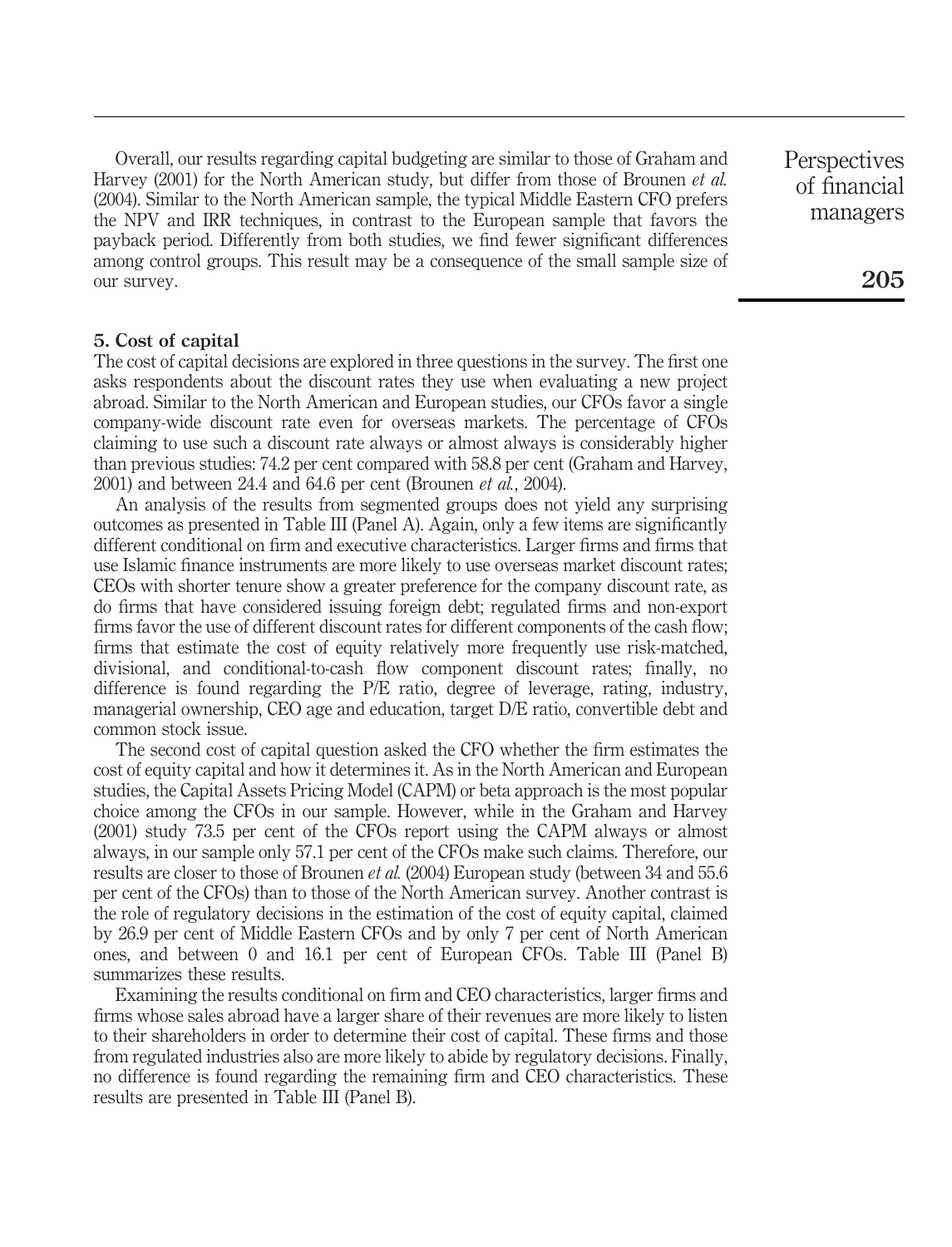| EBR<br>22,2     |                                                                                                                                                                                                                                                                                                                                                                                                                                                                                                                                                    | $\boldsymbol{n}$ | $\frac{0}{0}$ |                                                | Mean Significant control variables   |
|-----------------|----------------------------------------------------------------------------------------------------------------------------------------------------------------------------------------------------------------------------------------------------------------------------------------------------------------------------------------------------------------------------------------------------------------------------------------------------------------------------------------------------------------------------------------------------|------------------|---------------|------------------------------------------------|--------------------------------------|
|                 | Panel A: how frequently would your company use the following discount rates when evaluating a new                                                                                                                                                                                                                                                                                                                                                                                                                                                  |                  |               |                                                |                                      |
|                 | project in an overseas market?<br>a. The discount rate for our entire company                                                                                                                                                                                                                                                                                                                                                                                                                                                                      | 32               | 71.9          | 2.75<br>$[58.8]$ $[2.50]$                      |                                      |
| 206             | b. The discount rate for the overseas market                                                                                                                                                                                                                                                                                                                                                                                                                                                                                                       |                  | 34 67.6       | $(42.0)$ $(1.88)$<br>2.62                      | Size, foreign sales                  |
|                 | (country discount rate)                                                                                                                                                                                                                                                                                                                                                                                                                                                                                                                            |                  |               | $[34.5]$ $[1.65]$<br>$(16.3)$ $(0.93)$         |                                      |
|                 | d. A risk-matched discount rate for this particular 34<br>project (considering both country and industry)                                                                                                                                                                                                                                                                                                                                                                                                                                          |                  | 58.8          | 2.47<br>$[51.0]$ $[2.09]$<br>$(25.5)$ $(1.18)$ | Estimates cost of equity             |
|                 | c. A divisional discount rate (if the project line of 32<br>business matches a domestic division)                                                                                                                                                                                                                                                                                                                                                                                                                                                  |                  | 37.5          | 1.69<br>$[15.6]$ $[0.95]$<br>$(14.1)$ $(0.78)$ |                                      |
|                 | e. A different discount rate for each component<br>cash flow that has a different risk characteristic<br>(e.g.: depreciation vs operating cash flows)                                                                                                                                                                                                                                                                                                                                                                                              | 33               | - 18.2        | 1.27<br>[9.9] [0.66]<br>$(7.9)$ $(0.51)$       | Regulated                            |
|                 | Panel B: does your firm estimate the cost of equity capital? If "yes", how do you determine your firm's<br>cost of equity capital?                                                                                                                                                                                                                                                                                                                                                                                                                 |                  |               |                                                |                                      |
|                 | b. Using the CAPM (the beta approach)                                                                                                                                                                                                                                                                                                                                                                                                                                                                                                              | 28               | - 57.1        | 2.50<br>$[73.5]$ $[2.92]$<br>$(42.6)$ $(1.79)$ |                                      |
|                 | a. With average historical returns on common<br>stock                                                                                                                                                                                                                                                                                                                                                                                                                                                                                              |                  | 30 50.0       | 2.27<br>[39.4] [1.72]<br>$(24.8)$ $(1.26)$     |                                      |
|                 | c. Using the CAPM but including some extra "risk 26<br>factors"                                                                                                                                                                                                                                                                                                                                                                                                                                                                                    |                  | 50.0          | 2.23<br>[34.3] [1.56]<br>$(21.2)$ $(1.14)$     |                                      |
|                 | d. Whatever our investors tell us they require                                                                                                                                                                                                                                                                                                                                                                                                                                                                                                     |                  | 27 29.6       | 1.26<br>[13.9] [0.86]<br>$(34.8)$ $(1.73)$     | Size, foreign sales                  |
|                 | e. By regulatory decisions                                                                                                                                                                                                                                                                                                                                                                                                                                                                                                                         |                  | 26 26.9       | 1.35<br>$[7.0]$ $[0.44]$<br>$(7.3)$ $(0.54)$   | Size, foreign sales and<br>regulated |
|                 | f. Back out from discounted dividend/earnings<br>model, e.g. price $=$ dividend/(cost of capital<br>growth)                                                                                                                                                                                                                                                                                                                                                                                                                                        |                  | 24 20.8       | 1.29<br>$[15.7]$ $[0.91]$<br>$(10.4)$ $(0.67)$ |                                      |
| Table III.      | <b>Notes:</b> The table presents the CFOs' responses to survey questions; <i>n</i> is the number of valid responses<br>for each question; mean is the average score for each question $(0.4$ for Likert-scale questions); $\%$ is the<br>percentage of scores 4 and 3 ("Always" and "Almost Always") for Likert-scale questions; significant<br>control variables are the sample segments that presented significantly different means, using the<br>Mann-Whitney U-test; Graham and Harvey (2001) North American survey results are within square |                  |               |                                                |                                      |
| Cost of capital | brackets; Brounen <i>et al.</i> (2004) European survey results are within round brackets                                                                                                                                                                                                                                                                                                                                                                                                                                                           |                  |               |                                                |                                      |

The final cost of capital question asks about the adjustment of the discount rate, cash flow, both, or neither to specific risk factors in project valuation. Results are presented in Table IV. In contrast to the North American and European surveys, most of the CFOs in our sample claim to adjust some of these components to specific risks. The discount rate is adjusted mainly for firm size, business cycle, unexpected inflation and interest rate risks. Cash flows are adjusted for commodity price, business cycle, foreign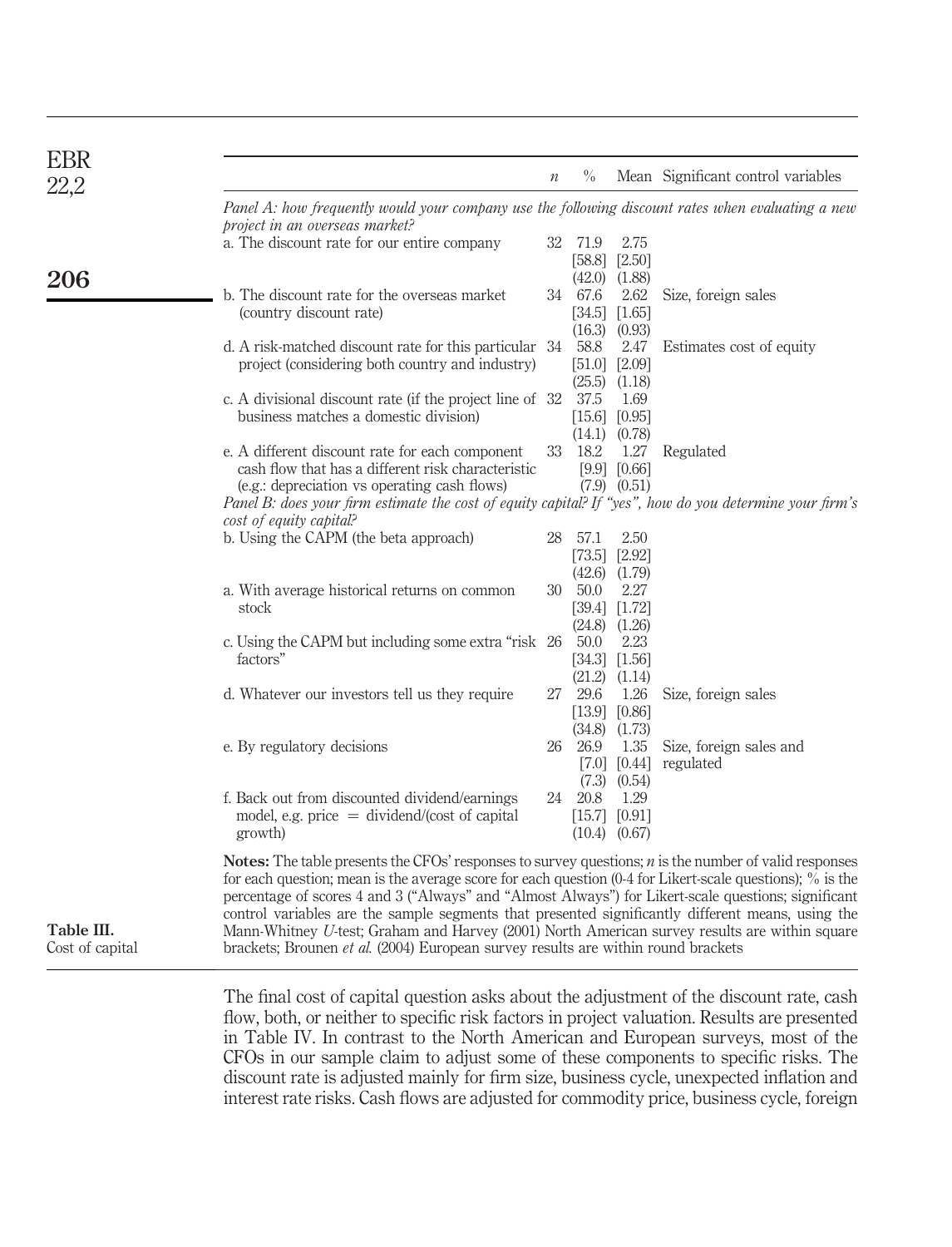| When valuing a project, do you adjust either the<br>discount rate or cash flows for the following risk<br>factors? | $\boldsymbol{n}$ | Discount rate<br>(%) | Cash flow<br>$(\% )$ | Both<br>$\binom{0}{0}$ | Neither<br>$\binom{0}{0}$ | Perspectives<br>of financial<br>managers |
|--------------------------------------------------------------------------------------------------------------------|------------------|----------------------|----------------------|------------------------|---------------------------|------------------------------------------|
| h. Size (small firms being riskier)                                                                                | 35               | 37.5                 | 12.5                 | 15.6                   | 34.4                      |                                          |
|                                                                                                                    |                  | [14.6]               | [6.0]                | [13.4]                 | [66.0]                    |                                          |
|                                                                                                                    |                  | (16.4)               | (12.2)               | (11.6)                 | (59.8)                    | 207                                      |
| d. GDP or business cycle risk                                                                                      | 32               | 35.3                 | 26.5                 | 14.7                   | 23.5                      |                                          |
|                                                                                                                    |                  | $[6.8]$              | [18.8]               | [18.8]                 | $[55.6]$                  |                                          |
|                                                                                                                    |                  | (10.6)               | (14.8)               | (10.7)                 | (63.9)                    |                                          |
| a. Risk of unexpected inflation                                                                                    | 31               | 31.4                 | 20.0                 | 14.3                   | 34.3                      |                                          |
|                                                                                                                    |                  | [11.9]               | [14.5]               | [11.9]                 | [61.8]                    |                                          |
|                                                                                                                    |                  | (16.5)               | (16.4)               | (14.6)                 | (52.6)                    |                                          |
| b. Interest rate risk (change in general level of                                                                  | 31               | 28.6                 | 17.1                 | 37.1                   | 17.1                      |                                          |
| interest rates)                                                                                                    |                  | $[15.3]$             | $[8.8]$              | [24.7]                 | $[51.3]$                  |                                          |
|                                                                                                                    |                  | (23.7)               | (18.7)               | (23.0)                 | (34.6)                    |                                          |
| c. Term structure risk (change in the long-vs short-                                                               | 35               | 24.2                 | 18.2                 | 27.3                   | 30.3                      |                                          |
| term interest rate)                                                                                                |                  | $[8.6]$              | [3.7]                | $[12.6]$               | [75.1]                    |                                          |
|                                                                                                                    |                  | (17.2)               | (9.2)                | (11.3)                 | (62.4)                    |                                          |
| i. "Market-to-book" ratio (ratio of market value of                                                                | 34               | 21.9                 | 9.4                  | 28.1                   | 40.6                      |                                          |
| firm to book value assets)                                                                                         |                  | [4.0]<br>(10.4)      | [2.0]<br>(8.5)       | $[7.1]$<br>(12.2)      | [86.9]<br>(69.0)          |                                          |
| f. Foreign exchange risk                                                                                           | 35               | 20.0                 | 22.9                 | 31.4                   | 25.7                      |                                          |
|                                                                                                                    |                  | [10.8]               | [15.3]               | [18.8]                 | [55.1]                    |                                          |
|                                                                                                                    |                  | (12.5)               | (23.6)               | (15.6)                 | (48.3)                    |                                          |
| <i>i.</i> Momentum (recent stock price performance)                                                                | 35               | 16.1                 | 6.5                  | 12.9                   | 64.5                      |                                          |
|                                                                                                                    |                  | $[3.4]$              | [2.9]                | [4.9]                  | [88.9]                    |                                          |
|                                                                                                                    |                  | (12.2)               | (2.2)                | (6.0)                  | (79.6)                    |                                          |
| g. Distress risk (probability of bankruptcy)                                                                       | 33               | 12.9                 | 6.5                  | 16.1                   | 64.5                      |                                          |
|                                                                                                                    |                  | [7.4]                | $[6.3]$              | [4.8]                  | $[81.5]$                  |                                          |
|                                                                                                                    |                  | (11.7)               | (13.2)               | (11.1)                 | (63.9)                    |                                          |
| e. Commodity price risk                                                                                            | 32               | 8.6                  | 25.7                 | 20.0                   | 45.7                      |                                          |
|                                                                                                                    |                  | [2.9]                | [18.9]               | [10.9]                 | [67.4]                    |                                          |
|                                                                                                                    |                  | (8.0)                | (27.5)               | (12.9)                 | (51.6)                    |                                          |
|                                                                                                                    |                  |                      |                      |                        |                           |                                          |

Notes: The table presents the frequency percentage of responses of each risk factor to each item (discount rate, cash flows, both, neither);  $n$  is the number of valid responses for each item; Graham and Harvey (2001) North American survey results are within square brackets; Brounen et al. (2004) European survey results are within round brackets

Table IV. Risk factors and project valuation

exchange, and unexpected inflation risks, clearly risk factors associated with the operating costs and revenues of the firms. Both components are adjusted for interest rate, foreign exchange, market-to-book and term structure risks. Neither of them is adjusted for momentum, distress, commodity price and market-to-book risks. These results are, in general, similar to previous surveys in developed markets, in which mostly macroeconomic risks (business cycle, inflation, interest rate, foreign exchange, term structure and commodity prices) are accounted for more frequently than fundamental risks (size, distress, momentum and market-to-book). None of the control variables present statistically significant differences for any of the risk factors, so they are omitted from Table IV.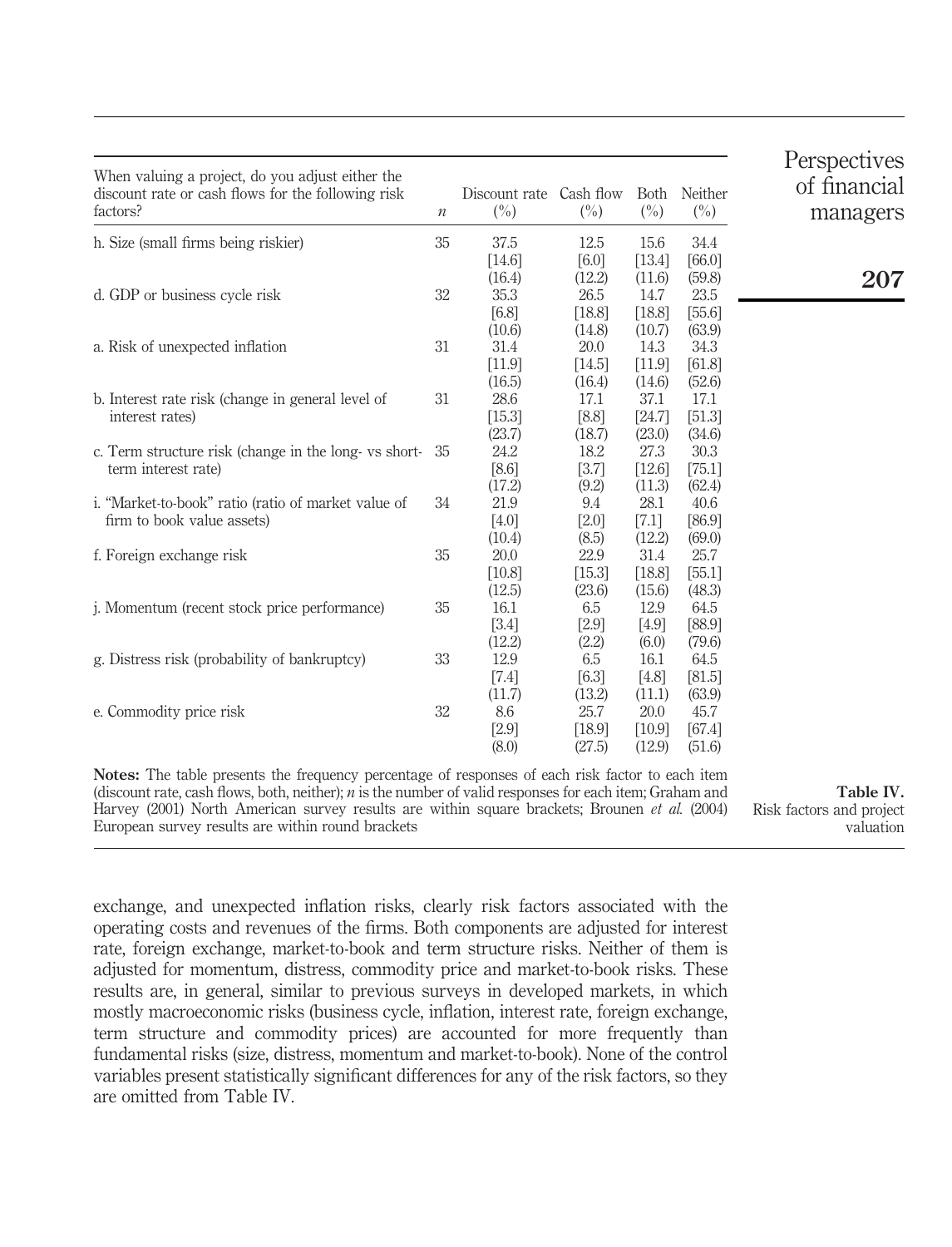#### 6. Capital structure and debt policy

6.1 Trade-off theory

The trade-off theory as first developed by Modigliani and Miller (1963) argues that firms have optimal debt ratios based on the trade-off between the tax deductibility of interest expenses and the costs of financial distress. The question as to whether firms in the Middle East do have a target range for the debt ratio was asked directly of the CFOs in the region. Figure 2 shows the results. While 26 per cent of the CFOs do not have a target range, only 7 per cent of them declare having a strict debt range. The other CFOs have either a flexible target range (29 per cent) or a somewhat tight range (39 per cent). These results are, on average, similar to the findings of Graham and Harvey (2001) and Brounen *et al.* (2004); namely, that most companies do have a target range, but only a few of them have a strict target.

When the CFOs were asked about the factors that affect their firms' decisions to issue common stock, the results were mixed with regard to maintaining a target range (Table V, Panel A). Only half of the CFOs declared that maintaining a target debt-to-equity range is either an important or very important factor affecting their decision to issue equity. These companies, as shown in Table V (Panel A, row "e") below, do, generally, estimate the cost of equity and have seriously considered issuing convertible debt.

The trade-off theory of capital structure supposes that in order to maintain a target range, firms should be constantly rebalancing their target to keep up with stock price changes. However, the results in Table V (Panel B) show that the debt policy of only 10 per cent of the respondents is affected by changes in the price of their common stock.

However, observed target ratios may be changing over time even though firms do have a set range (Fisher *et al.*, 1989). The results in Table V (Panel B) address this issue. Transaction costs and fees for issuing debt affect the decisions of only half of the CFOs when they choose the appropriate amount of debt for their firms. Moreover, when asked whether they delay issuing or retiring debt because of transactions costs, only 7 per cent of the CFOs answer positively.

The results in this section offer moderate support for the practice of trade-off theory of capital structure in the Middle East. An alternative theory of capital structure is the pecking order.

#### 6.2 Pecking-order theory

The pecking-order theory argues that, because of information asymmetry, firms choose to use their retained earnings first to finance their investments (Myers, 1984; Myers and Majluf, 1984). When internal financing does not suffice, firms issue debt first and equity last. In this model, firms do not have a set target ratio.

The first question on the pecking-order model asks CFOs about the flexibility they like to preserve in their financing. While this is not a direct test of the pecking-order model, it shows how diligent firms are in keeping some financial slack available for potential new investments. Having enough slack would allow firms to minimize the costs of information asymmetry associated with external financing. The results in Table VI (Panel A) show that the majority of CFOs appreciate financial flexibility, more so when the proportion of managerial ownership is higher. More direct tests of the pecking-order model come from the questions for which the answers are listed

EBR 22,2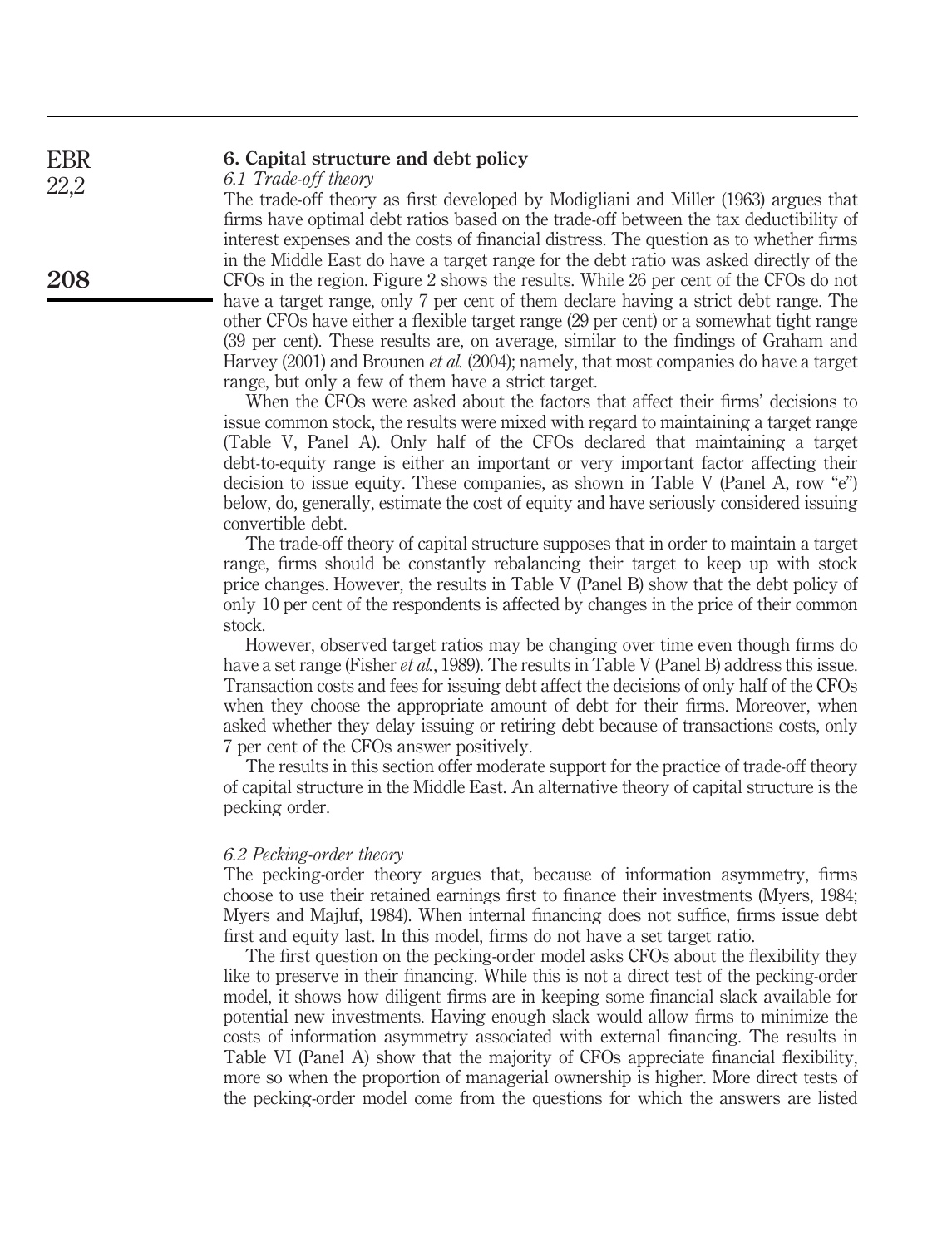

in Table V. Almost half the respondents confirm that they issue debt when their internal funds are insufficient to fund their activities (Panel B, row "a"). A quarter of the respondents say that their inability to obtain funds using debt affects their decisions to issue common stock (Panel A, row "k").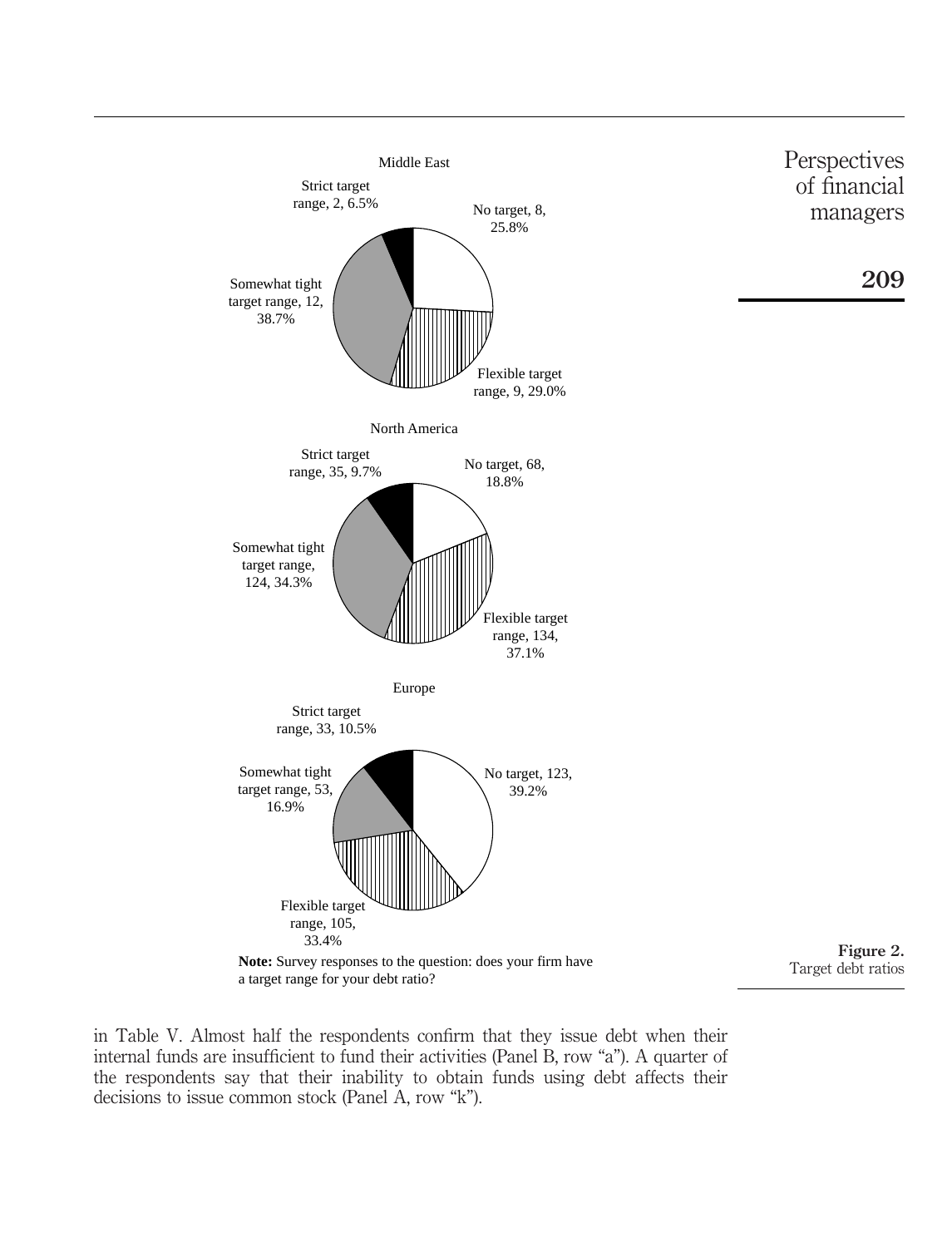| EBR                        |                                                                                                      | $\boldsymbol{n}$ | $\%$             | Mean               | Significant control variables          |  |  |  |  |  |  |  |
|----------------------------|------------------------------------------------------------------------------------------------------|------------------|------------------|--------------------|----------------------------------------|--|--|--|--|--|--|--|
| 22,2                       | Panel A: has your firm seriously considered issuing common stock? If "yes", what factors affect your |                  |                  |                    |                                        |  |  |  |  |  |  |  |
|                            | firm's decisions about issuing common stock?                                                         |                  |                  |                    |                                        |  |  |  |  |  |  |  |
|                            | g. Whether our recent profits have                                                                   | 18               | 66.7             | 2.67               |                                        |  |  |  |  |  |  |  |
|                            | been sufficient to fund our activities                                                               |                  | $[30.4]$         | [1.76]             |                                        |  |  |  |  |  |  |  |
| $210\,$                    |                                                                                                      |                  | (44.3)           | (1.89)             |                                        |  |  |  |  |  |  |  |
|                            | l. Earnings per share dilution                                                                       | 17               | 58.8             | 2.65               | Size                                   |  |  |  |  |  |  |  |
|                            |                                                                                                      |                  | [68.6]           | $[2.84]$           |                                        |  |  |  |  |  |  |  |
|                            |                                                                                                      |                  | (17.4)           | (0.99)             |                                        |  |  |  |  |  |  |  |
|                            | a. If our stock price has recently risen,                                                            | 19               | 52.6             | 2.47               |                                        |  |  |  |  |  |  |  |
|                            | the price at which we can issue is                                                                   |                  | [62.6]           | $[2.53]$           |                                        |  |  |  |  |  |  |  |
|                            | "high"                                                                                               |                  | (40.8)           | (1.69)             |                                        |  |  |  |  |  |  |  |
|                            | e. Maintaining target debt-to-equity                                                                 | 20               | 50.0             | 2.40               | Target D/E and convertible debt        |  |  |  |  |  |  |  |
|                            | ratio                                                                                                |                  | [51.6]           | $[2.26]$           |                                        |  |  |  |  |  |  |  |
|                            |                                                                                                      |                  | (34.1)           | (1.85)             |                                        |  |  |  |  |  |  |  |
|                            | h. Issuing stock gives investors a                                                                   | 17               | 41.2             | 1.94               | CEO age, tenure and education          |  |  |  |  |  |  |  |
|                            | better impression of our firm's                                                                      |                  | $[21.5]$         | $[1.31]$           |                                        |  |  |  |  |  |  |  |
|                            | prospects than using debt                                                                            | 17               | (1.19)           | (13.5)             |                                        |  |  |  |  |  |  |  |
|                            | j. The amount by which our stock is                                                                  |                  | 35.3             | 1.59               |                                        |  |  |  |  |  |  |  |
|                            | undervalued or overvalued by the<br>market                                                           |                  | [66.9]<br>(41.8) | $[2.84]$<br>(1.95) |                                        |  |  |  |  |  |  |  |
|                            | b. Stock is our "least risky" source of                                                              | 20               | 35.0             | 2.05               |                                        |  |  |  |  |  |  |  |
|                            | funds                                                                                                |                  | $[30.6]$         | [1.76]             |                                        |  |  |  |  |  |  |  |
|                            |                                                                                                      |                  | (28.7)           | (1.64)             |                                        |  |  |  |  |  |  |  |
|                            | c. Providing shares to employee bonus/                                                               | 18               | 33.3             | 1.72               | Rating                                 |  |  |  |  |  |  |  |
|                            | stock option plans                                                                                   |                  | [53.3]           | $[2.34]$           |                                        |  |  |  |  |  |  |  |
|                            |                                                                                                      |                  | (37.4)           | (2.04)             |                                        |  |  |  |  |  |  |  |
|                            | d. Common stock is our cheapest                                                                      | 17               | 29.4             | 1.47               | Size, leverage, use of Islamic finance |  |  |  |  |  |  |  |
|                            | source of funds                                                                                      |                  | [14.1]           | $[1.10]$           | and country                            |  |  |  |  |  |  |  |
|                            |                                                                                                      |                  | (19.4)           | (1.38)             |                                        |  |  |  |  |  |  |  |
|                            | k. Inability to obtain funds using debt,                                                             | 16               | 25.0             | 1.13               | Country                                |  |  |  |  |  |  |  |
|                            | convertibles, or other sources                                                                       |                  | [15.6]           | [1.15]             |                                        |  |  |  |  |  |  |  |
|                            |                                                                                                      |                  | (11.7)           | (0.57)             |                                        |  |  |  |  |  |  |  |
|                            | <i>i.</i> Diluting the holdings of certain                                                           | 17               | 23.5             | 1.18               | Country                                |  |  |  |  |  |  |  |
|                            | shareholders                                                                                         |                  | [50.4]           | $[2.14]$           |                                        |  |  |  |  |  |  |  |
|                            |                                                                                                      |                  | (23.0)           | (1.35)             |                                        |  |  |  |  |  |  |  |
|                            | f. Using a similar amount of equity as                                                               | 18               | 11.1             | 1.06               | Foreign sales, industry and CEO age    |  |  |  |  |  |  |  |
|                            | is used by other firms in our industry                                                               |                  | $[23.0]$         | [1.45]             |                                        |  |  |  |  |  |  |  |
|                            |                                                                                                      |                  | (12.8)           | (1.14)             |                                        |  |  |  |  |  |  |  |
|                            | Panel B: what other factors affect your firm's debt policy?                                          |                  |                  |                    |                                        |  |  |  |  |  |  |  |
|                            | c. We issue debt when interest rates are                                                             | 30               | 56.7             | 2.27               |                                        |  |  |  |  |  |  |  |
|                            | particularly low                                                                                     |                  | [46.4]           | $[2.22]$           |                                        |  |  |  |  |  |  |  |
|                            |                                                                                                      |                  | (27.4)           | (1.58)             |                                        |  |  |  |  |  |  |  |
|                            | a. We issue debt when our recent                                                                     | 32               | 46.9             | 2.03               | CEO education                          |  |  |  |  |  |  |  |
|                            | profits (internal funds) are not                                                                     |                  | [46.8]           | [2.13]             |                                        |  |  |  |  |  |  |  |
|                            | sufficient to fund our activities                                                                    |                  | (38.8)           | (1.81)             |                                        |  |  |  |  |  |  |  |
|                            | b. Using debt gives investors a better                                                               | 29               | 31.0             | 1.45               |                                        |  |  |  |  |  |  |  |
|                            | impression of our firm's prospects                                                                   |                  | [9.8]            | $[0.96]$           |                                        |  |  |  |  |  |  |  |
|                            | than issuing stock                                                                                   |                  | (6.4)            | (0.83)             |                                        |  |  |  |  |  |  |  |
|                            | d. We use debt when our equity is                                                                    | 29               | 24.1             | 1.45               |                                        |  |  |  |  |  |  |  |
| Table V.                   | undervalued by the market                                                                            |                  | $[30.8]$         | $[1.56]$           |                                        |  |  |  |  |  |  |  |
| Capital structure decision |                                                                                                      |                  | (8.8)            | (0.67)             |                                        |  |  |  |  |  |  |  |
|                            |                                                                                                      |                  |                  |                    | (continued)                            |  |  |  |  |  |  |  |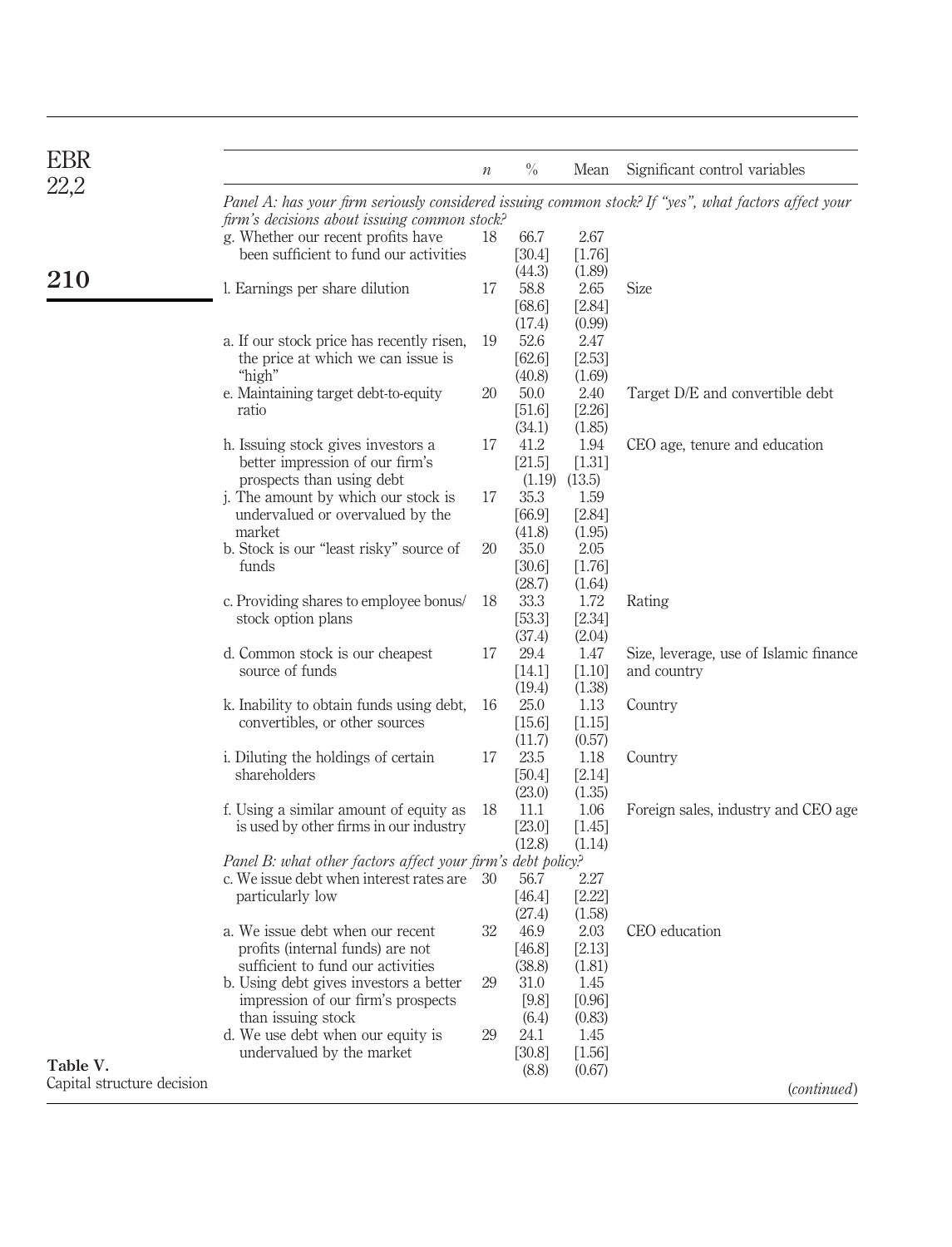|                                       | $\boldsymbol{n}$ | $\%$                           | Mean                 | Significant control variables | Perspectives<br>of financial |
|---------------------------------------|------------------|--------------------------------|----------------------|-------------------------------|------------------------------|
| g. Changes in the price of our common | -29              | 10.3                           | 1.07                 |                               |                              |
| stock                                 |                  | [16.4]                         | [1.08]               |                               | managers                     |
|                                       |                  | (4.8)                          | (0.60)               |                               |                              |
| e. We delay issuing debt because of   | 29               | 6.9                            | 1.24                 |                               |                              |
| transactions costs and fees           |                  | $\left\lceil 10.2\right\rceil$ | [1.06]               |                               |                              |
|                                       |                  | (5.0)                          | (0.68)               |                               |                              |
| f. We delay retiring debt because of  | 29               | 6.9                            | 1.03                 |                               |                              |
| recapitalization costs and fees       |                  | $[12.4]$                       | $\lceil 1.04 \rceil$ |                               |                              |
|                                       |                  | (4.2)                          | (0.70)               |                               |                              |
| h. We issue debt when we have         | 28               | 3.6                            | 1.07                 |                               |                              |
| accumulated substantial profits       |                  | [1.1]                          | [0.53]               |                               |                              |
|                                       |                  | (4.4)                          | (0.58)               |                               |                              |
|                                       |                  |                                |                      |                               |                              |

Notes: The table presents the CFOs' responses to survey questions; n is the number of valid responses for each question; mean is the average score for each question (0-4 for Likert-scale questions); % is the percentage of scores 4 and 3 ("Always" and "Almost Always") for Likert-scale questions; significant control variables are the sample segments that presented significantly different means, using the Mann-Whitney U-test; Graham and Harvey (2001) North American survey results are within square brackets; Brounen *et al.* (2004) European survey results are within round brackets Table V.

These results are somewhat consistent with the pecking-order model of capital structure. As in Graham and Harvey (2001), our results demonstrate only weak support for either the trade-off or the information asymmetry-based pecking-order theory of capital structure. A third alternative to the two theories is a market timing-based model.

#### 6.3 Market timing

Loughran and Ritter (1995) and Spiess and Affleck-Graves (1995) find that firms experience long-term underperformance in the period following equity issues. Moreover, Stein (1996) shows that managers can time the market to maximize existing shareholders' wealth. Baker and Wurgler (2002, p. 27) expand the market timing theory to long-term capital structure. The theory they present states that "capital structure evolves as the cumulative outcome of past attempts to time the equity market". Some questions in our survey offer insight into the possibility that CFOs might be following the market timing theory. The answer to the most direct question in this area is in Table V (Panel A, row "a") and shows that more than half of the CFOs do consider the stock price as a factor affecting their decisions to issue equity. The firms in this category are the ones that do estimate the cost of equity and did consider issuing foreign debt.

Market timing theory argues that managers do not rebalance their debt ratio, which implies that equity issues, during high market valuations, tend to have long-lasting effects on capital structure. The results in Table VI (Panel A, row "g") show that little more than 10 per cent of respondents rebalance their debt ratio to keep up with stock price changes. However, one-fourth of the CFOs said that they used debt when their equity was being undervalued by the market (row "d").

As for the trade-off and pecking-order theories, the results in hand give mixed support to the market timing theory. Graham and Harvey (2001) argue that the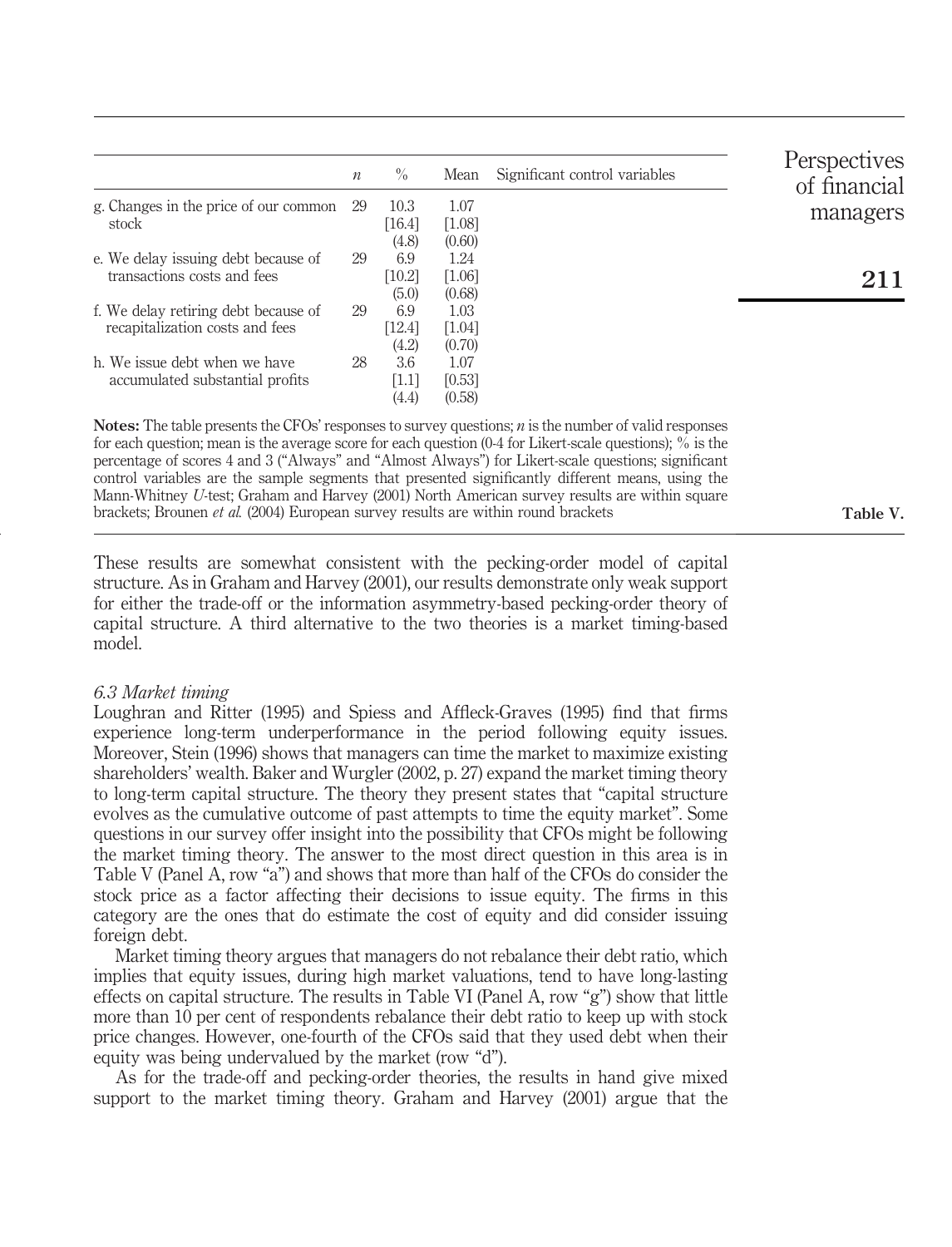| EBR         | $\boldsymbol{n}$                                                                                                                                                                                                                                                                                            | $\%$                                                                                                           | Mean Significant control variables                               |
|-------------|-------------------------------------------------------------------------------------------------------------------------------------------------------------------------------------------------------------------------------------------------------------------------------------------------------------|----------------------------------------------------------------------------------------------------------------|------------------------------------------------------------------|
| 22,2        |                                                                                                                                                                                                                                                                                                             |                                                                                                                |                                                                  |
| 212         | Panel A: what factors affect how you choose the appropriate amount of debt for your firm?<br>e. Financial flexibility (we restrict debt<br>34 73.5<br>so we have enough internal funds<br>available to pursue new projects                                                                                  | 2.91<br>[59.4]<br>$[2.59]$<br>(46.8)<br>(2.12)                                                                 | Managerial ownership and mailing<br>wave                         |
|             | when they come along)<br>f. The volatility of our earnings and<br>cash flows                                                                                                                                                                                                                                | 31 64.5<br>2.45<br>$[2.32]$<br>[48.1]<br>(1.72)<br>(34.6)                                                      |                                                                  |
|             | d. The transactions costs and fees for<br>issuing debt                                                                                                                                                                                                                                                      | 31 58.1<br>2.32<br>[33.5]<br>$[1.95]$<br>(23.3)<br>(1.48)                                                      | Managerial ownership and mailing<br>wave                         |
|             | c. Our credit rating (as assigned by<br>rating agencies)                                                                                                                                                                                                                                                    | 32 46.9<br>2.00<br>[57.1]<br>[2.46]<br>(33.8)<br>(1.66)                                                        | Rating, industry, managerial ownership<br>and foreign debt issue |
|             | 31<br>g. We limit debt so our customers/<br>suppliers are not worried about our<br>firm going out of business                                                                                                                                                                                               | 38.7<br>1.84<br>[18.7]<br>[1.24]<br>(21.4)<br>(1.29)                                                           | Regulated, target D/E and mailing wave                           |
|             | a. The potential costs of bankruptcy,<br>30<br>near-bankruptcy, or financial distress                                                                                                                                                                                                                       | 33.3<br>1.50<br>$[21.4]$<br>$[1.24]$<br>(18.7)<br>(1.05)                                                       |                                                                  |
|             | 33<br>l. We restrict our borrowing so that<br>profits from new/future projects can<br>be captured fully by shareholders and<br>do not have to be paid out as interest<br>to debt holders                                                                                                                    | 27.3<br>1.88<br>$[12.6]$<br>$[1.01]$<br>(1.10)<br>(18.6)                                                       | Estimates cost of equity                                         |
|             | b. The debt levels of other firms in our<br>31<br>industry                                                                                                                                                                                                                                                  | 25.8<br>1.52<br>$[23.4]$<br>[1.49]<br>(1.19)<br>(16.4)                                                         | CEO tenure                                                       |
|             | i. If we issue debt our competitors know<br>30<br>that we are very unlikely to reduce our<br>output/sales<br>k. To ensure that upper management<br>30<br>works hard and efficiently, we issue<br>sufficient debt to make sure that a<br>large portion of our cash flow is<br>committed to interest payments | 13.3<br>1.03<br>$[2.23]$<br>[0.40]<br>(2.3)<br>(0.43)<br>6.7<br>0.67<br>$[0.33]$<br>$[1.7]$<br>(3.2)<br>(0.41) | Mailing wave                                                     |
|             | h. We try to have enough debt that we<br>31<br>are not an attractive takeover target                                                                                                                                                                                                                        | 3.2<br>0.61<br>[4.8]<br>[0.73]<br>(2.8)<br>(0.51)                                                              |                                                                  |
|             | j. A high debt ratio helps us bargain for 30<br>concessions from our employees                                                                                                                                                                                                                              | 0.50<br>0.0<br>[0.0]<br>$[0.16]$<br>(0.30)<br>(0.4)                                                            |                                                                  |
|             | Panel B: what factors affect your firm's choice between short- and long-term debt?<br>b. Matching the maturity of our debt<br>33<br>with the life of our assets                                                                                                                                             | 81.8<br>3.00<br>$[63.3]$<br>$[2.60]$<br>(54.0)<br>(2.30)                                                       |                                                                  |
| Table VI.   | a. We issue short-term when short-term 33<br>interest rates are low compared to<br>long-term rates                                                                                                                                                                                                          | 60.6<br>2.64<br>$[35.9]$<br>$[1.89]$<br>(29.4)<br>(1.61)                                                       | Use of Islamic finance                                           |
| Debt policy |                                                                                                                                                                                                                                                                                                             |                                                                                                                | ( <i>continued</i> )                                             |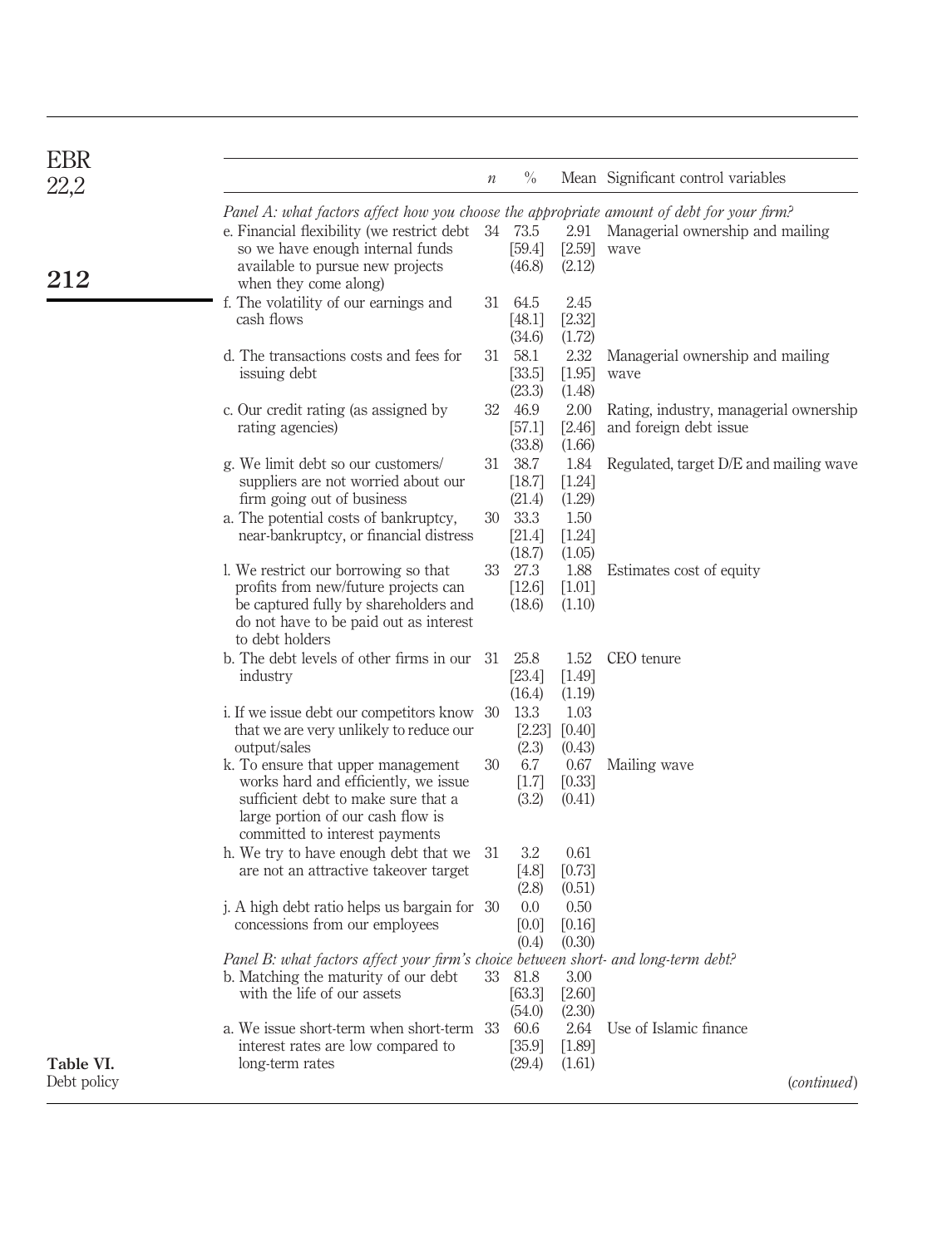|                                                                                                                                                                                               | $\boldsymbol{n}$ | $\%$                     |                          | Mean Significant control variables                           | Perspectives<br>of financial |
|-----------------------------------------------------------------------------------------------------------------------------------------------------------------------------------------------|------------------|--------------------------|--------------------------|--------------------------------------------------------------|------------------------------|
| g. We issue long-term debt to minimize 31<br>the risk of having to refinance in "bad"<br>times"                                                                                               |                  | 41.9<br>[48.8]<br>(42.2) | 2.13<br>[2.15]<br>(1.89) | CEO tenure, foreign debt issue and<br>convertible debt issue | managers                     |
| c. We issue short-term when we are<br>waiting for long-term market interest<br>rates so decline                                                                                               | 29               | 41.4<br>[28.7]<br>(23.9) | 2.07<br>[1.78]<br>(1.39) |                                                              | 213                          |
| d. We borrow short-term so that returns<br>from new projects can be captured<br>more fully by shareholders, rather<br>than committing to pay long-term<br>profits as interest to debt holders | 32               | 34.4<br>[9.5]<br>(8.8)   | 1.72<br>[0.94]<br>(0.70) | Use of Islamic finance                                       |                              |
| e. We expect our credit rating to<br>improve, so we borrow short-term<br>until it does                                                                                                        | 30               | 23.3<br>[9.0]<br>(7.5)   | 1.13<br>[0.85]<br>(0.59) | Use of Islamic finance                                       |                              |
| f. Borrowing short-term reduces the<br>chance that our firm will want to take<br>on risky projects                                                                                            | 31               | 22.6<br>[4.0]<br>(6.4)   | 1.39<br>[0.53]<br>(0.57) | Size, common stock issue and use of<br>Islamic finance       |                              |

Notes: The table presents the CFOs' responses to survey questions; n is the number of valid responses for each question; mean is the average score for each question (0-4 for Likert-scale questions); % is the percentage of scores 4 and 3 ("Always" and "Almost Always") for Likert-scale questions; significant control variables are the sample segments that presented significantly different means, using the Mann-Whitney U-test; Graham and Harvey (2001) North American survey results are within square brackets; Brounen et al. (2004) European survey results are within round brackets Table VI.

relatively low support for many capital structure theories indicates that there is either a problem with the theories or that practitioners are ignoring them. We contend that the answer to this puzzle may be that no single theory is good enough, and that these theories are complementary rather than competing (Chazi, 2009). The results of one study offer support for the idea of three theories:

Our results suggest that, although pecking-order considerations affect corporate debt ratios in the short-run, firms tend to make financing choices that move them toward target debt ratios that are consistent with trade-off models of capital structure. [...] In addition, we find that firms with higher current stock prices  $[\ldots]$  are more likely to issue equity rather than debt and repurchase debt rather than equity (Hovakimian *et al.*, 2001, p. 3).

Also, Myers (2001) argues that capital-structure theories work better in some conditions and circumstances than in others.

#### 6.4 Debt maturity

Risk management is at the heart of the debt policy for CFOs in the Middle East. Matching the maturity of the debt with the life of the assets is the main factor behind the choice between short- and long-term debt for 82 per cent of the respondents shown in Table VI (Panel B). This factor was also the same one named by CFOs in Graham and Harvey's (2001) study. The second factor affecting this choice is timing, with 60 per cent of the respondents claiming they issue short-term debt when short-term interest rates are low compared with long-term rates, and this result is particularly important for firms that use Islamic finance instruments.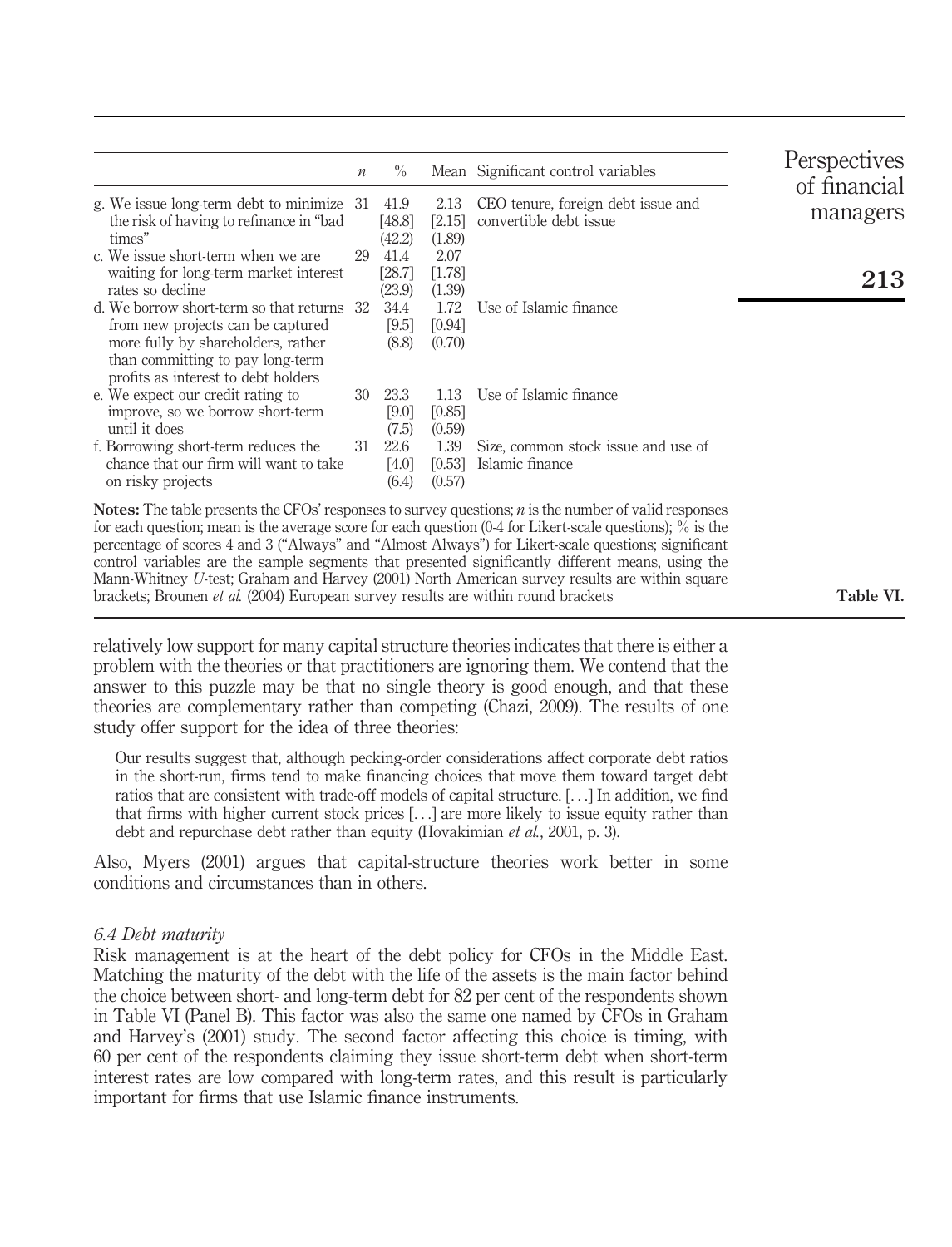The survey also asked two questions regarding the issuance of foreign and convertible debt. However, only between four and nine CFOs answered these questions. Therefore, we do not have enough observations to make reliable inferences about these topics.

#### 7. Corporate governance and Islamic finance 214

EBR 22,2

> As noted in our introduction, we extended Graham and Harvey's (2001) survey by adding two questions on corporate governance from the study used by Brounen et al. (2004) and also asked an additional question about the use of Islamic financial instruments in the Middle East.

#### 7.1 Corporate governance

We asked CFOs which goals and stakeholders are important for their firms. Table VII (Panel A) shows that maximizing profits (e.g. ROA, ROE, or EPS) is the first priority for all CFOs, closely followed by market position, cost control (particularly important for growth firms), and maximizing shareholder wealth. Maximizing dividends and optimizing solvability are ranked last. The former is relatively more important for larger firms and those that calculate the cost of equity. Firms with a higher proportion of managerial ownership also are more likely to care about social responsibility, a result that suggests a link between social responsibility and long-term firm sustainability. Not surprisingly, regulated firms are more likely to optimize the working environment, and to prioritize independence and self-sufficiency, as are those that considered issuing common stocks.

On the other hand, Table VII (Panel B) shows that shareholders are the most important stakeholders for CFOs in the Middle East, a result in line with CFOs in Great Britain and The Netherlands (Brounen et al., 2004), which may suggest that managers in the Gulf region are sympathetic to "shareholder capitalism" ideas. Customers are found in the third position, which contrasts with the opinion of CFOs in Europe who consider customers their most important stakeholders. Suppliers of goods and services are more important to unrated firms and those in the financial industry, while the general public appeals more to the larger firms. The latter may be explained by the fact that big firms are under more scrutiny from the media, government, and non-governmental organizations; therefore, making them more susceptible to public opinion.

#### 7.2 Islamic finance

The last question in our survey asked CFOs how often they used any Islamic financial instruments. Islamic finance is based on *Sharia* law, which prohibits usury. Its use has been growing at an average of 15 per cent per year with a presence in 75 countries worldwide, and it has assets of \$200-500 billion.

The main Islamic financial instruments are the following:

- . Murabaha: a sales contract that fixes the price of any goods required by a customer including a pre-agreed-upon profit.
- . Ijarah: lease agreement.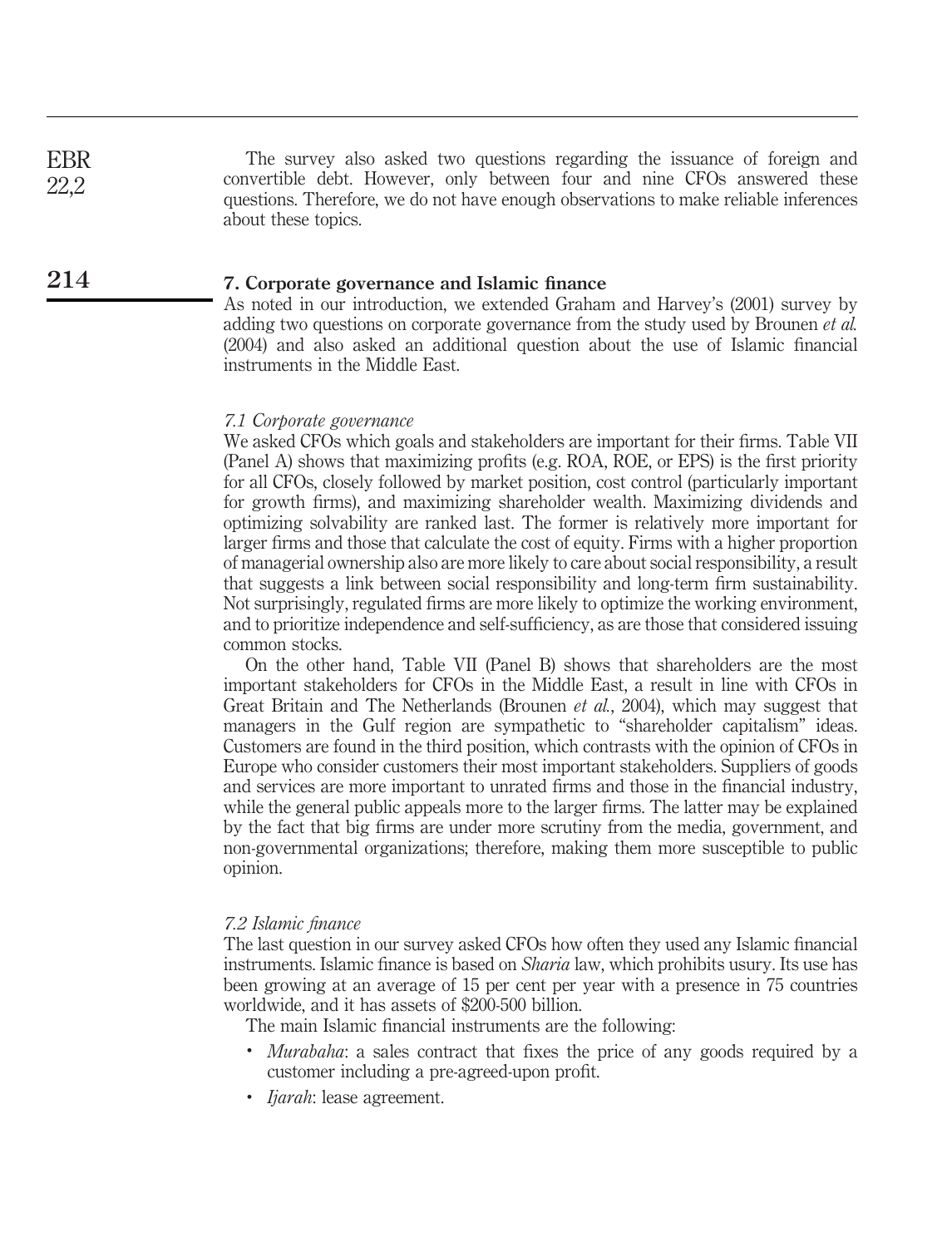|                                                                 |                  |               |                       |                                       | Perspectives |
|-----------------------------------------------------------------|------------------|---------------|-----------------------|---------------------------------------|--------------|
|                                                                 | $\boldsymbol{n}$ | $\frac{0}{0}$ | Mean                  | Significant control variables         | of financial |
| Panel A: which goals are important for your firm?               |                  |               |                       |                                       | managers     |
| a. Maximize profits (e.g. ROA, ROE or EPS) 34 100.0 3.88 (3.00) |                  |               |                       |                                       |              |
| d. Market position, service, quality                            | 34               |               | $91.2$ 3.65 (3.21)    |                                       |              |
| e. Cost control, productivity, efficiency                       | 34               |               | 91.2 3.50 (3.12) P/E  |                                       |              |
| h. Maximize shareholder wealth                                  | 33               |               | 90.9 3.70 (2,28)      |                                       | 215          |
| c. Maximize sustainable growth (book value<br>and sales)        | 33               |               | 87.9 3.58 (2.85)      |                                       |              |
| <i>i</i> . Continuity                                           | 32               |               | 87.5 3.50 (3.03)      |                                       |              |
| f. Knowledge                                                    | 32               | 84.4 3.34     |                       |                                       |              |
| <i>i</i> . Independence and self-sufficiency                    | 31               | 80.6 3.10     |                       | Regulated and common stock<br>issue   |              |
| 1. Social responsibility/environment                            | 33               | 75.8 3.18     |                       | Managerial ownership                  |              |
| k. Optimize working environment                                 | 33               | 72.7 3.12     |                       | Regulated                             |              |
| b. Maximize dividends                                           | 32               |               | 65.6 3.09 (1.65)      | Size and estimated cost of equity     |              |
| g. Optimize solvability                                         | 32               |               | 59.4 2.66 (2.00)      |                                       |              |
| Panel B: which stakeholders are important for your firm?        |                  |               |                       |                                       |              |
| f. Shareholders                                                 | 33               | 90.9          | 3.61(2.62)            |                                       |              |
| d. Management                                                   | 33               |               | 87.9 3.39 (3.37)      |                                       |              |
| a. Customers                                                    | 34               |               | 85.3 3.44 (3.78)      |                                       |              |
| c. Employees                                                    | 34               |               | 79.4 3.35 (3.46)      |                                       |              |
| b. Suppliers of goods/services                                  | 33               |               |                       | 72.7 $2.82(1.22)$ Rating and industry |              |
| g. Suppliers of debt                                            | 33               |               | 72.7 2.85 (2.35)      |                                       |              |
| e. The general public                                           | 33               |               | 69.7 2.82 (2.09) Size |                                       |              |

Notes: The table presents the CFOs' responses to survey questions;  $n$  is the number of valid responses for each question; mean is the average score for each question (0-4 for Likert-scale questions); % is the percentage of scores 4 and 3 ("Always" and "Almost Always") for Likert-scale questions; significant control variables are the sample segments that presented significantly different means, using the Mann-Whitney U-test; Brounen et al. (2004) European survey results are within round brackets (where available)

Table VII. Corporate governance

- . Sukuk: asset-backed bonds giving the owner proportionate beneficial ownership in the underlying asset.
- . Musharaka: represents a partnership between the customer and the Islamic bank in the financing and returns of a given project.
- . Mudaraba: represents a partnership between a company and the Islamic bank for a given period of time.
- . Istisna: the Islamic bank finances customers who wish to acquire an asset being constructed and who will either defer the payment in the future or pay by **installments**

Table VIII reveals that, although about three-quarters of the CFOs in our sample use Islamic financial instruments on occasion, less than one-fifth claim to use such instruments always or almost always. Therefore, although the use of Islamic financial contracts seems to be pervasive among listed firms in the region, their use as a regular financial instrument is still not prevalent. We investigated our database to determine whether the firms that claimed to make regular use of such instruments belonged to the financial sector (i.e. banks) but that turned out to not be the case.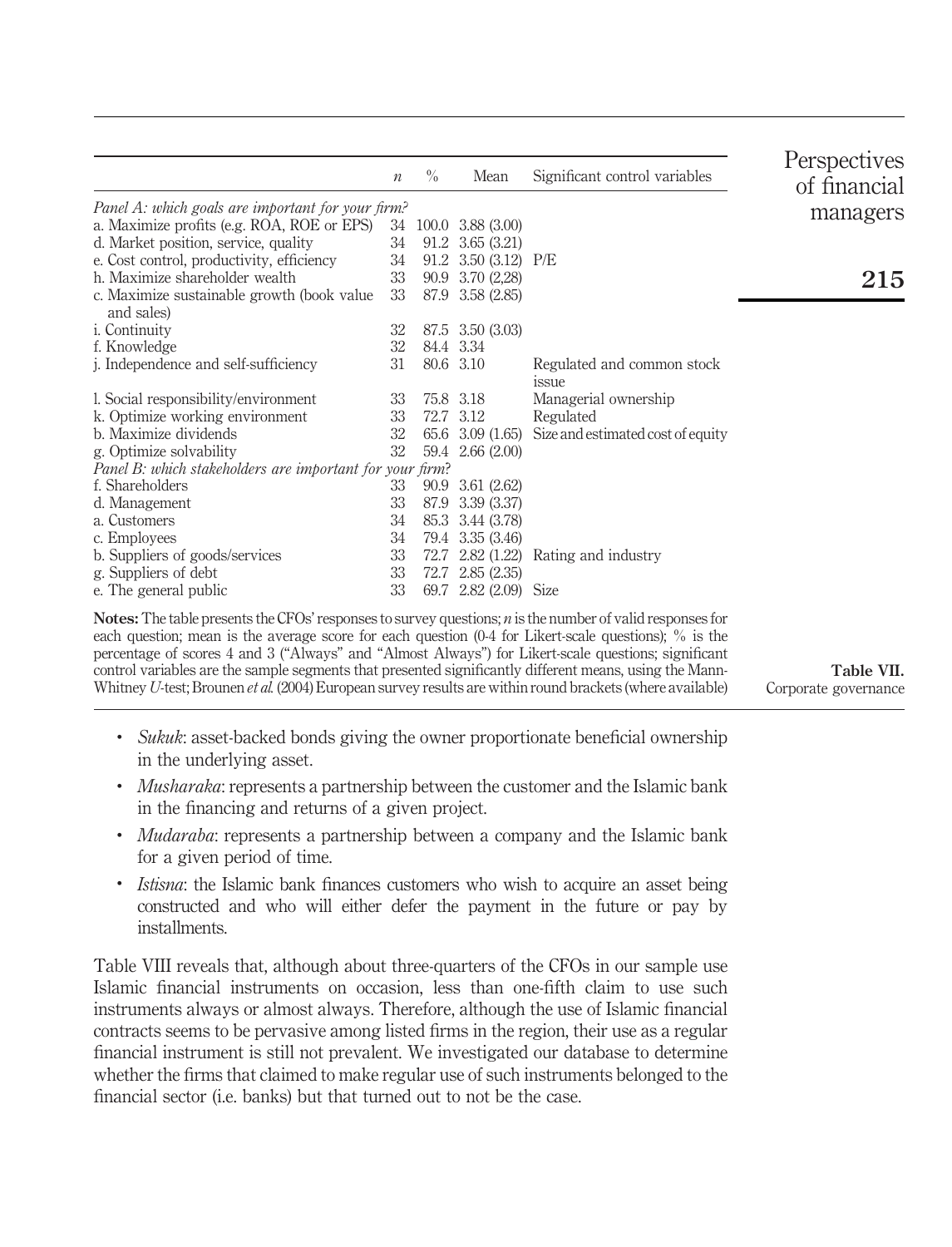| <b>EBR</b><br>22,2                                   | 17. How often does your firm use the following<br>Islamic financial instruments?                                                                                                                                                                                                                                           | $\boldsymbol{n}$ | $\frac{0}{0}$ | Mean |
|------------------------------------------------------|----------------------------------------------------------------------------------------------------------------------------------------------------------------------------------------------------------------------------------------------------------------------------------------------------------------------------|------------------|---------------|------|
|                                                      | a. Al Murabaha                                                                                                                                                                                                                                                                                                             | 29               | 20.7          | 1.07 |
|                                                      | d. Al Ijarah                                                                                                                                                                                                                                                                                                               | 28               | 14.3          | 0.79 |
|                                                      | b. Al Sukuk                                                                                                                                                                                                                                                                                                                | 28               | 10.7          | 0.82 |
| 216                                                  | e. Al Musharaka                                                                                                                                                                                                                                                                                                            | 26               | 7.7           | 0.58 |
|                                                      | f. Al Mudaraba                                                                                                                                                                                                                                                                                                             | 26               | 3.8           | 0.38 |
|                                                      | c. Al Istisna                                                                                                                                                                                                                                                                                                              | 27               | 3.7           | 0.15 |
| Table VIII.<br>Use of Islamic finance<br>instruments | <b>Notes:</b> The table presents the CFOs' responses to survey questions. $n$ is the number of valid responses<br>for each question; mean is the average score for each question $(0.4$ for Likert scale questions); $\%$ is the<br>percentage of scores 4 and 3 ("Always" and "Almost Always") for Likert scale questions |                  |               |      |

Murabaha is the most popular Islamic financial instrument. This result comes as no surprise, since Murabaha has become the most common means of Islamic financing in all Islamic banks. It is believed that of all forms of Islamic financing, 80-90 per cent use Murabaha. In fact, not only firms but individual investors also prefer to use this financing instrument, especially when they are purchasing a house or a car.

#### 8. Concluding remarks

This paper reports on the administration of an amended Graham and Harvey (2001) survey in six Middle Eastern countries (Bahrain, Kuwait, Oman, Saudi Arabia, Qatar and UAE). Besides the well-known aspects of capital budgeting, cost of capital, capital structure and corporate governance, this study also surveyed CFOs regarding their use of Islamic finance instruments. We received 38 questionnaires out of 479 that were sent, resulting in a return rate of 7.9 per cent.

Preferred capital budgeting methods are the NPV and the IRR, a result similar to the North American survey but slightly different from the European study. Regarding the cost of capital, our sample CFOs favor a single company-wide discount rate instead of country- or project-specific ones, a result similar to that of previous studies in developed countries. In contrast to earlier findings from North America and Europe, most Gulf CFOs claim to adjust either the discount rate or the cash flow for specific risks in project valuation.

The majority of the survey focused on capital structure. The survey shows that firms in the Middle East, on average, finance 20 per cent of their total assets with long-term debt, as opposed to an average of 30 per cent in the USA. However, as the results of Graham and Harvey (2001) were inconclusive, so, too, are our results with regard to either the information asymmetry pecking-order or the trade-off theories. The results offer mixed support as to which theory better explains the debt-to-ratio level in the Middle East. The results also failed to provide support the market-timing theory that posits capital structure is merely an accumulation of past attempts to time the equity market. Graham and Harvey (2001) argue that the relatively low support for these capital structure theories indicates that there is either a problem with the theories or that practitioners are ignoring them. We conjecture that the reason for these discrepancies may be that no one theory is good enough and that these theories are complementary rather than competing.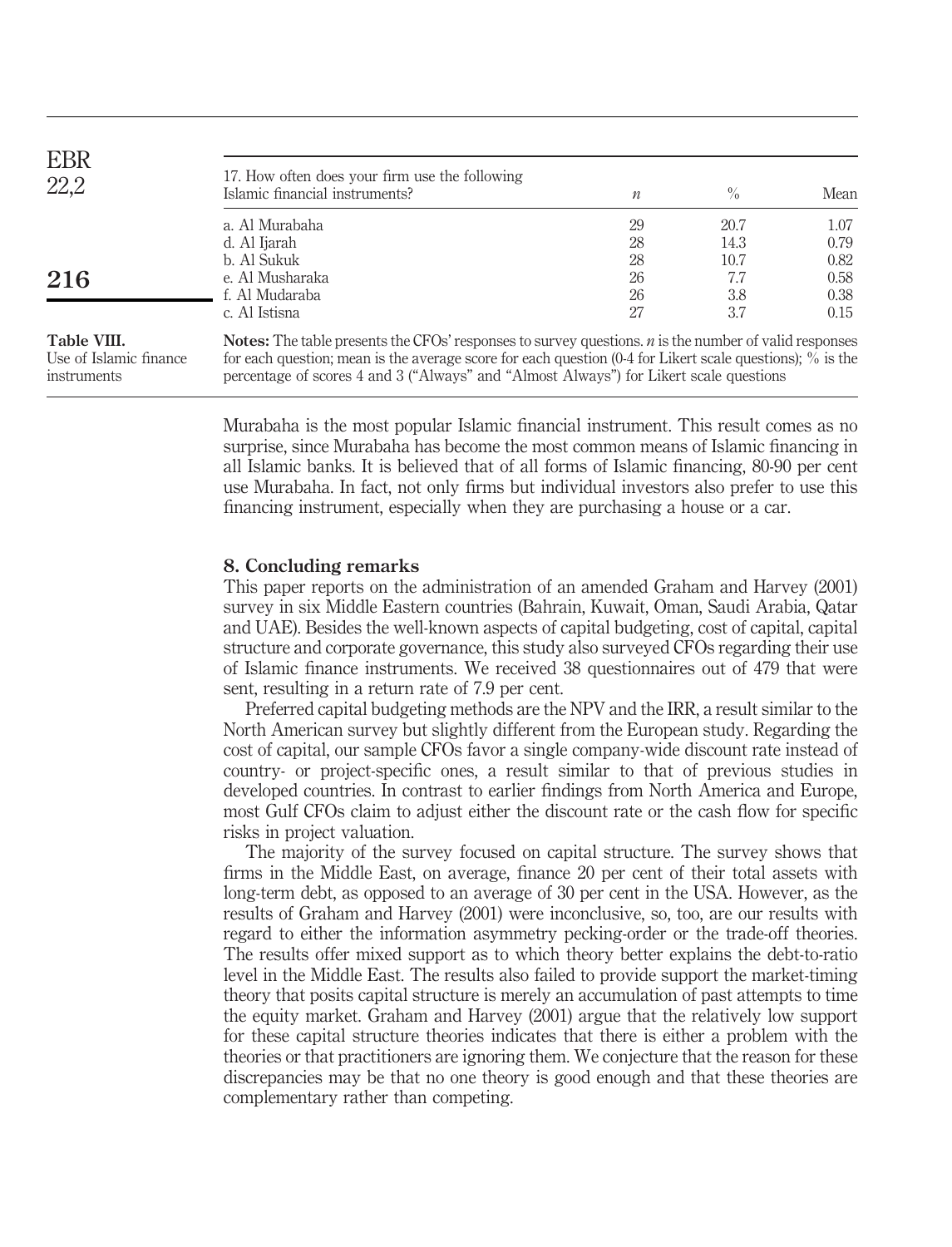With regard to other debt policy issues, the respondents to the survey indicated that the main factor affecting their choice between short- and long-term debt was risk management through matching the maturity of the debt with the life of the assets.

When asked about the most important goals and stakeholders for their firms, CFOs indicated that maximizing profits was their first priority, and that shareholders and managers were the most important stakeholders for their firms.

Overall, our results show that, despite unique institutional features of the Gulf countries, the practice of corporate finance is largely similar among CFOs in North America, Europe, and the Middle East. One possible reason behind this uniformity in behavior may be that most of CFOs surveyed are either from North America/Europe or were educated there[12]. To some extent, the results challenge the view that the agents' behavior is molded by the institutions and, in particular, that the legal system is preponderant over the financial system regarding external finance (La Porta et al., 1997). Our results fail to identify meaningful differences in executives' practices, despite the unique legal system of the six Gulf countries, a system that is a mix of Islamic law and secular law. Similarly, our results show that the unique cultural environment of the Arab Gulf countries does not affect corporate finance practices. La Porta *et al.* (1999) found that countries with a predominance of Catholics and Muslims exhibit inferior government performance. This opens an intriguing question: why is government performance negatively affected – at least according to these authors – but corporate practices are not? Is it possible to obtain such divergent outcomes for government and corporate practices? Our results suggest that there are possibly more factors to be considered, presenting an opportunity for further study.

North (1990) defines institutions as the "rules of the game," or formal and informal constraints to human interaction. The author stresses the distinctive characteristics between institutions (rules of the game) and organizations (players). It is undisputable that institutions affect organizations or, as commonly stated, that the rules of the game affect the players. Thus, it seems that in corporate finance, organizations – firms and CFOs, or the players – are not passive *vis-à-vis* their diverse institutional environment, but tend to react, generally, in similar ways. Institutions do rule but, from the perspective of a Middle Eastern financial manager, not that much. Our study of the interrelationships between institutions and finance and the theory and practice of corporate finance raises additional important questions inviting further research in this area.

#### Notes

- 1. Sharia law is based on the Koran and on Sunna, i.e. the traditions of the Prophet Muhammad. Thus, *Sunna* may be considered as the initial Islamic law that is rooted in custom.
- 2. Riba means usury and is condemned in several passages of the *Koran* and the *Sunna*, as well as other Muslim religious and legal documents.
- 3. There is an extensive literature on Islamic financial practices; two good sources are Vogel and Hayes (1998) and Warde (2000).
- 4. Amin (1985) provides a detailed account of these legal traditions in the Arab (or Persian) Gulf region.
- 5. Previous survey research includes: Lintner (1956), Gitman and Forrester (1977), Moore and Reichert (1983), Stanley and Block (1984), Baker et al. (1985, 2007), Poterba and Summers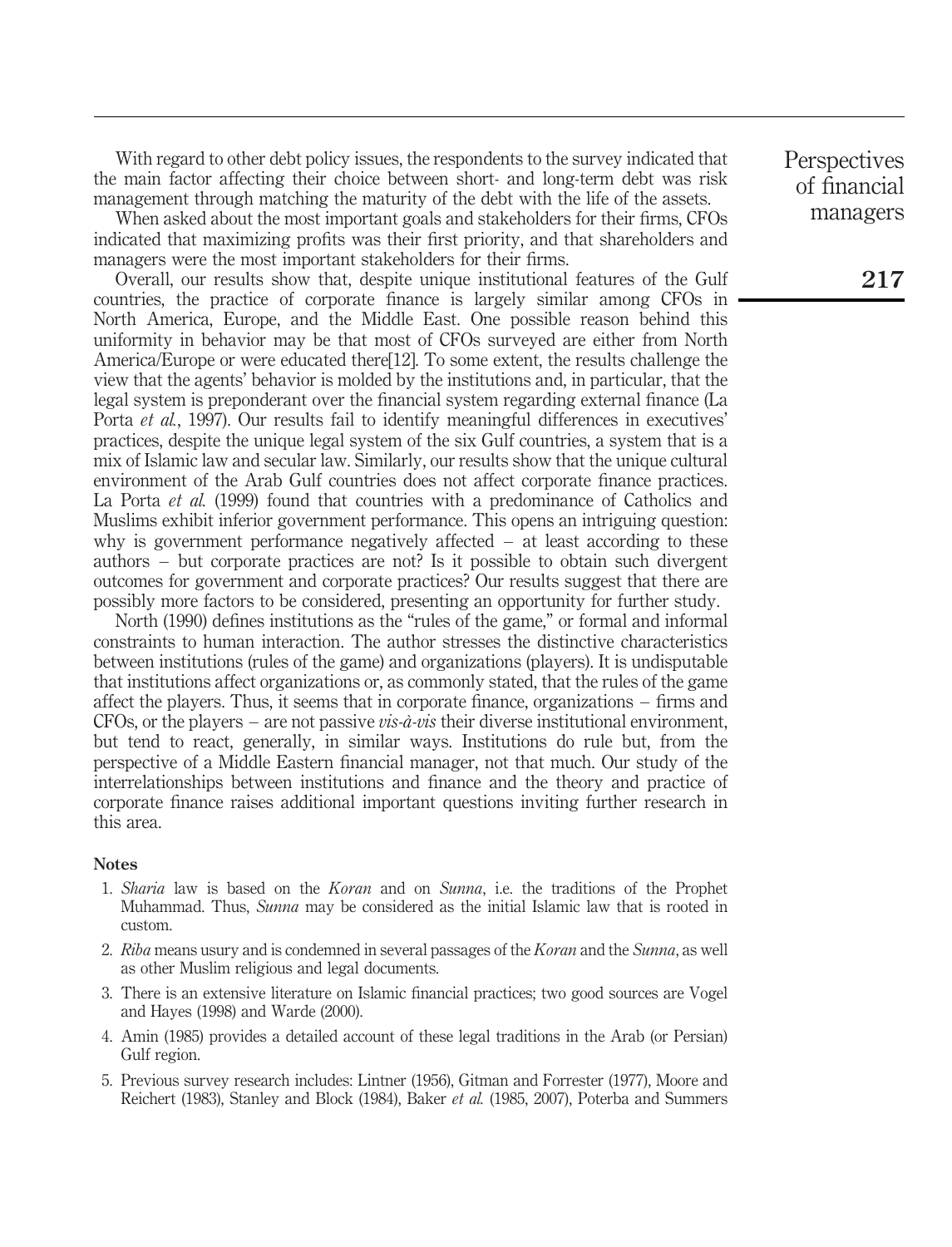| <b>EBR</b><br>22,2 | (1995), Pinegar and Wilbricht (1989), Wansley <i>et al.</i> (1989), Sangster (1993), Donaldson<br>(1994), Epps and Mitchem (1994), Billingsley and Smith (1996), Shao and Shao (1996), Bodnar<br>et al. (1998), Bruner et al. (1998), Block (1999), Arnold and Hatzopoulos (2000), Brav et al.<br>$(2005)$ , Dhanani $(2005)$ , Beattie <i>et al.</i> $(2006)$ , Aabo $(2007)$ and Coleman $(2007)$ .                                                      |
|--------------------|------------------------------------------------------------------------------------------------------------------------------------------------------------------------------------------------------------------------------------------------------------------------------------------------------------------------------------------------------------------------------------------------------------------------------------------------------------|
| 218                | 6. We waited three months, because the Gulf region is subject to a socio-cultural idiosyncrasy,<br>due to the hot summer. During the months of July and August, temperatures can reach as<br>high as 50° Celsius (122 degrees Fahrenheit), leading to a considerable part of the population<br>traveling abroad in search of cooler temperatures.                                                                                                          |
|                    | 7. Graham and Harvey (2001): 392 firms for 9 per cent return rate; Bancel and Mittoo (2004): 58<br>firms for 8 per cent return rate; Brounen <i>et al.</i> (2004): 313 firms for 5 per cent return rate.                                                                                                                                                                                                                                                   |
|                    | 8. We thank an anonymous referee for this comment.                                                                                                                                                                                                                                                                                                                                                                                                         |
|                    | 9. Although the survey was addressed to CFOs, the demographic questions asked about CEOs<br>characteristics (age, tenure, and education). Such odd research design is present in the<br>original Graham and Harvey (2001) instrument presumably because of the belief that the<br>CEO is the key decision maker of the firm. We maintained the same design in this study in<br>order to allow its comparison with the North American and European surveys. |

- 10. However, these results are available from the authors upon request.
- 11. Additional results of the European survey are found in Brounen et al. (2005) and de Jong et al. (2004), as well as available at: http://web.eur.nl/fbk/dep/dep5/research
- 12. We thank an anonymous referee for this comment.

#### References

EBR

- Aabo, T. (2007), "The impact of individual-owners on currency speculation: the case of Danish non-financial firms", International Journal of Managerial Finance, Vol. 3 No. 1, pp. 92-107.
- Amin, S.H. (1985), Middle East Legal Systems, Royston, Glasgow.
- Arnold, G.C. and Hatzopoulos, P.D. (2000), "The theory-practice gap in capital budgeting: evidence from the United Kingdom", Journal of Business Finance and Accounting, Vol. 25 Nos 5/6, pp. 603-26.
- Asra, A. and Santos-Francisco, V. (2001), "Poverty line: eight countries' experiences and the issue of specificity and consistency", in Edmonds, C.M. (Ed.), Reducing Poverty in Asia: Emerging Issues in Growth, Targeting, and Measurement, Asian Development Bank/Edward Elgar, Cheltenham, pp. 173-96.
- Baker, H.K., Farrelly, G.E. and Edelman, R.B. (1985), "A survey of management views on dividend policy", Financial Management, Vol. 14 No. 3, pp. 78-84.
- Baker, H.K., Saadi, S., Dutta, S. and Gandhi, D. (2007), "The perception of dividends by Canadian managers: new survey evidence", *International Journal of Managerial Finance*, Vol. 3 No. 1, pp. 70-91.
- Baker, M. and Wurgler, J. (2002), "Market timing and capital structure", *Journal of Finance*, Vol. 57 No. 1, pp. 1-32.
- Bancel, F. and Mittoo, U.R. (2004), "The determinants of capital structure choice: a survey of European firms", Financial Management, Vol. 33 No. 4, pp. 103-32.
- Beattie, V., Goodacre, A. and Thomson, S.J. (2006), "Corporate financing decisions: UK survey evidence", Journal of Business Finance and Accounting, Vol. 33 Nos 9/10, pp. 1402-34.
- Beck, T., Demirguc-Kunt, T. and Levine, R. (2003), "Law, endowments, and finance", *Journal of* Financial Economics, Vol. 70 No. 2, pp. 137-81.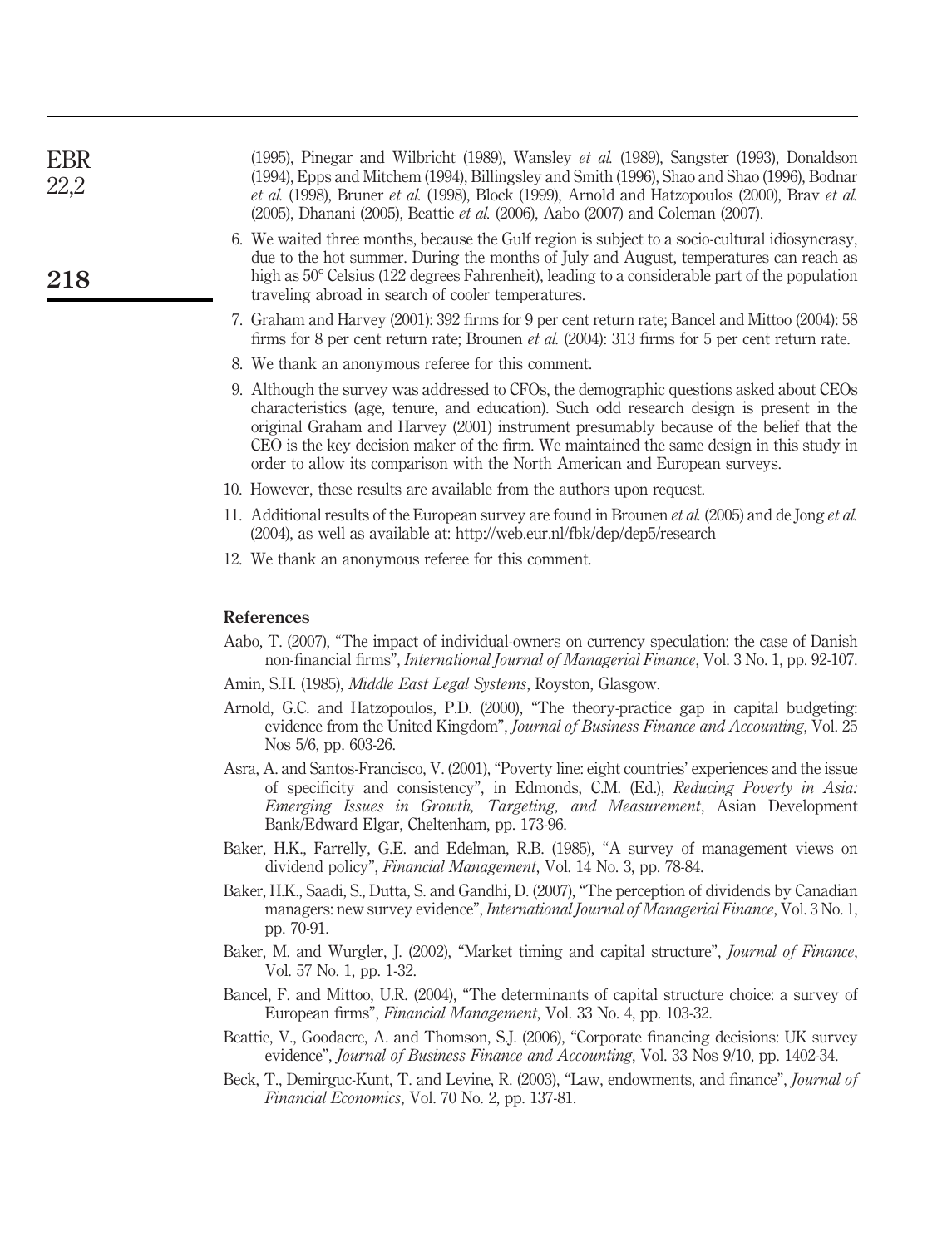- Beck, T., Demirguc-Kunt, T. and Maksimovic, V. (2006), "The influence of financial and legal institutions on firm size", *Journal of Banking and Finance*, Vol. 30 No. 11, pp. 2995-3015.
- Billingsley, R.S. and Smith, D.M. (1996), "Why do firms issue convertible debt?", Financial Management, Vol. 25 No. 2, pp. 93-9.
- Block, S.B. (1999), "A study of financial analysts: practice and theory", Financial Analysts Journal, Vol. 55 No. 4, pp. 86-95.
- Bodnar, G.M., Hayt, G.S. and Marston, R.C. (1998), "Wharton survey of financial risk management by U.S. non-financial firms", Financial Management, Vol. 27 No. 4, pp. 70-91.
- Brav, A., Graham, J.R., Harvey, C.R. and Michaely, R. (2005), "Payout policy in the 21st century", Journal of Financial Economics, Vol. 77 No. 3, pp. 483-527.
- Brounen, D., de Jong, A. and Koedijk, K.C.G. (2004), "Corporate finance in Europe: confronting theory with practice", Financial Management, Vol. 33 No. 4, pp. 71-101.
- Brounen, D., de Jong, A. and Koedijk, K.C.G. (2007), "Capital structure policies in Europe: survey evidence", ERIM Report Series, Reference No. ERS-2005-005-F&A, SSRN, available at http://ssrn.com/abstract=797919 (accessed 24 April 2007).
- Bruner, R.F., Eades, K.M., Harris, R. and Higgins, R.C. (1998), "Best practices in estimating the cost of capital: survey and synthesis", Financial Practice and Education, Vol. 8 No. 1, pp. 13-28.
- Chazi, A. (2009), "Capital structure, competing or completing theories", Academy of Taiwan Business Management Review, Vol. 5 No. 2, pp. 138-45.
- Coleman, L. (2007), "Risk and decision making by finance executives: a survey study", International Journal of Managerial Finance, Vol. 3 No. 1, pp. 108-24.
- de Jong, A., Brounen, D. and Koedijk, K.C.G. (2004), "Corporate finance in Europe: confronting theory with practice", ERIM Report Series, Reference No. ERS-2004-002-F&A, SSRN, available at http://ssrn.com/abstract=485222 (accessed 10 July 2004).
- Dhanani, A. (2005), "Corporate dividend policy: the views of British financial managers", Journal of Business Finance and Accounting, Vol. 32 Nos 7/8, pp. 1625-71.
- Donaldson, G. (1994), Corporate Restructuring: Managing the Change Process from Within, Harvard University Press, Boston, MA.
- Epps, R.W. and Mitchem, C.E. (1994), "A comparison of capital budgeting techniques with those used in Japan and Korea", in Most, K.S. (Ed.), Advances in International Accounting, Vol. 7, JAI Press, New York, NY, pp. 205-14.
- Fisher, E.O., Heinkel, R. and Zechner, J. (1989), "Dynamic capital structure choice: theory and tests", Journal of Finance, Vol. 44 No. 1, pp. 19-40.
- Foster, N. (2006), "Islamic commercial law: an overview", Revista para el Analisis del Derecho, Vol. 4 No. 384, pp. 1-15.
- Gitman, L.J. and Forrester, J.R. Jr (1977), "A survey of capital budgeting techniques used by major U.S. firms", Financial Management, Vol. 6 No. 3, pp. 66-71.
- Graham, J.R. and Harvey, C.R. (2001), "The theory and practice of corporate finance: evidence from the field", Journal of Financial Economics, Vol. 60 Nos 2/3, pp. 187-243.
- Hovakimian, A., Opler, T.C. and Titman, S. (2001), "The debt-equity choice", Journal of Financial and Quantitative Analysis, Vol. 36 No. 1, pp. 1-24.
- La Porta, R., Lopez-de-Silanes, F., Shleifer, A. and Vishny, R.W. (1997), "Legal determinants of external finance", Journal of Finance, Vol. 52 No. 3, pp. 1131-50.
- La Porta, R., Lopez-de-Silanes, F., Shleifer, A. and Vishny, R.W. (1999), "The quality of government", The Journal of Law, Economics, and Organization, Vol. 15 No. 1, pp. 222-79.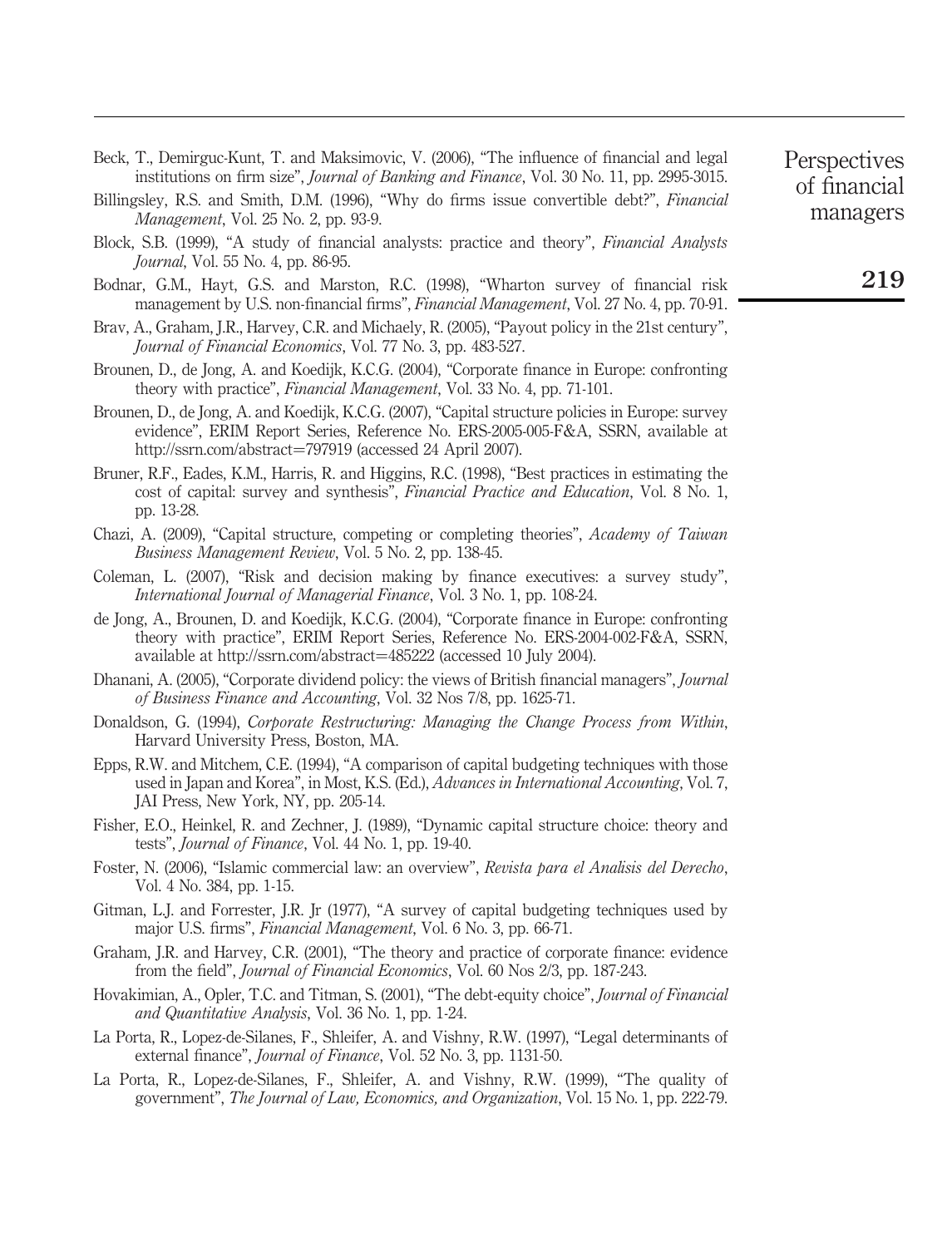| <b>EBR</b><br>22,2 | Lintner, J. (1956), "Distribution of incomes of corporations among dividends, retained earnings,<br>and taxes", American Economic Review, Vol. 46 No. 2, pp. 97-113.                                                  |
|--------------------|-----------------------------------------------------------------------------------------------------------------------------------------------------------------------------------------------------------------------|
|                    | Loughran, T. and Ritter, J. (1995), "The new issues puzzle", <i>Journal of Finance</i> , Vol. 50 No. 1,<br>pp. 23-51.                                                                                                 |
| 220                | Mann, H.B. and Whitney, D.R. (1947), "On a test of whether one of two random variables is<br>stochastically larger than the other", Annals of Mathematical Statistics, Vol. 18 No. 1,<br>pp. 50-60.                   |
|                    | Modigliani, F. and Miller, M.H. (1963), "Corporate income taxes and the cost of capital:<br>a correction", American Economic Review, Vol. 53 No. 3, pp. 433-43.                                                       |
|                    | Moore, J.S. and Reichert, A.K. (1983), "An analysis of the financial management techniques<br>currently employed by large US corporations", Journal of Business Finance and<br>Accounting, Vol. 10 No. 4, pp. 623-45. |
|                    | Myers, S.C. (1984), "The capital structure puzzle", <i>Journal of Finance</i> , Vol. 39 No. 3, pp. 575-92.                                                                                                            |
|                    | Myers, S.C. (2001), "Capital structure", <i>Journal of Economic Perspectives</i> , Vol. 15 No. 2, pp. 81-102.                                                                                                         |
|                    | Myers, S.C. and Majluf, N. (1984), "Corporate financing and investment decisions when firms<br>have information that investors do not have", Journal of Financial Economics, Vol. 13 No. 2,<br>pp. 187-224.           |
|                    | North, D. (1990), Institutions, Institutional Change and Economic Performance,<br>Cambridge University Press, Cambridge.                                                                                              |
|                    | Pinegar, J.M. and Wilbricht, L. (1989), "What managers think of capital structure theory:<br>a survey", <i>Financial Management</i> , Vol. 18 No. 4, pp. 82-91.                                                       |
|                    | Poterba, J. and Summers, L. (1995), "A CEO survey of US companies' time horizon and hurdle<br>rates", Sloan Management Review, Vol. 37 No. 1, pp. 43-53.                                                              |
|                    | Sangster, A. (1993), "Capital investment appraisal techniques: a survey of current usage", <i>Journal</i><br>of Business Finance and Accounting, Vol. 20 No. 3, pp. 307-32.                                           |
|                    | Shao, L.P. and Shao, A.T. (1996), "Risk analysis and capital budgeting techniques of US<br>multinational enterprises", Managerial Finance, Vol. 22 No. 1, pp. 41-57.                                                  |
|                    | Siegel, S. (1956), Nonparametric Methods for the Behavioral Sciences, McGraw-Hill, New York, NY.                                                                                                                      |
|                    | Spiess, D.K. and Affleck-Graves, J. (1995), "Underperformance in long-run stock returns<br>following seasoned equity offerings", Journal of Financial Economics, Vol. 38 No. 3,<br>pp. 243-67.                        |
|                    | Stanley, M.T. and Block, S.B. (1984), "A survey of multinational capital budgeting", The Financial<br>Review, Vol. 19 No. 1, pp. 36-54.                                                                               |
|                    | Stein, J.C. (1996), "Rational capital budgeting in an irrational world", <i>Journal of Business</i> , Vol. 69<br>No. 4, pp. 429-55.                                                                                   |
|                    | Vogel, F. and Hayes, S. III (1998), Islamic Law and Finance: Religion, Risk, and Return, Kluwer<br>Law International, London.                                                                                         |
|                    | Wansley, J.W., Lane, W.R. and Sarkar, S. (1989), "Management's view on share repurchase and<br>tender offer premiums", Financial Management, Vol. 18 No. 3, pp. 97-110.                                               |
|                    | Warde, I. (2000), Islamic Finance in the Global Economy, Edinburgh University Press, Edinburgh.                                                                                                                       |
|                    | ZKFC (2005), Gulf Investment Guide, 3rd ed., Zughaibi & Kabbani Financial Consultants, Jeddah.                                                                                                                        |
|                    |                                                                                                                                                                                                                       |